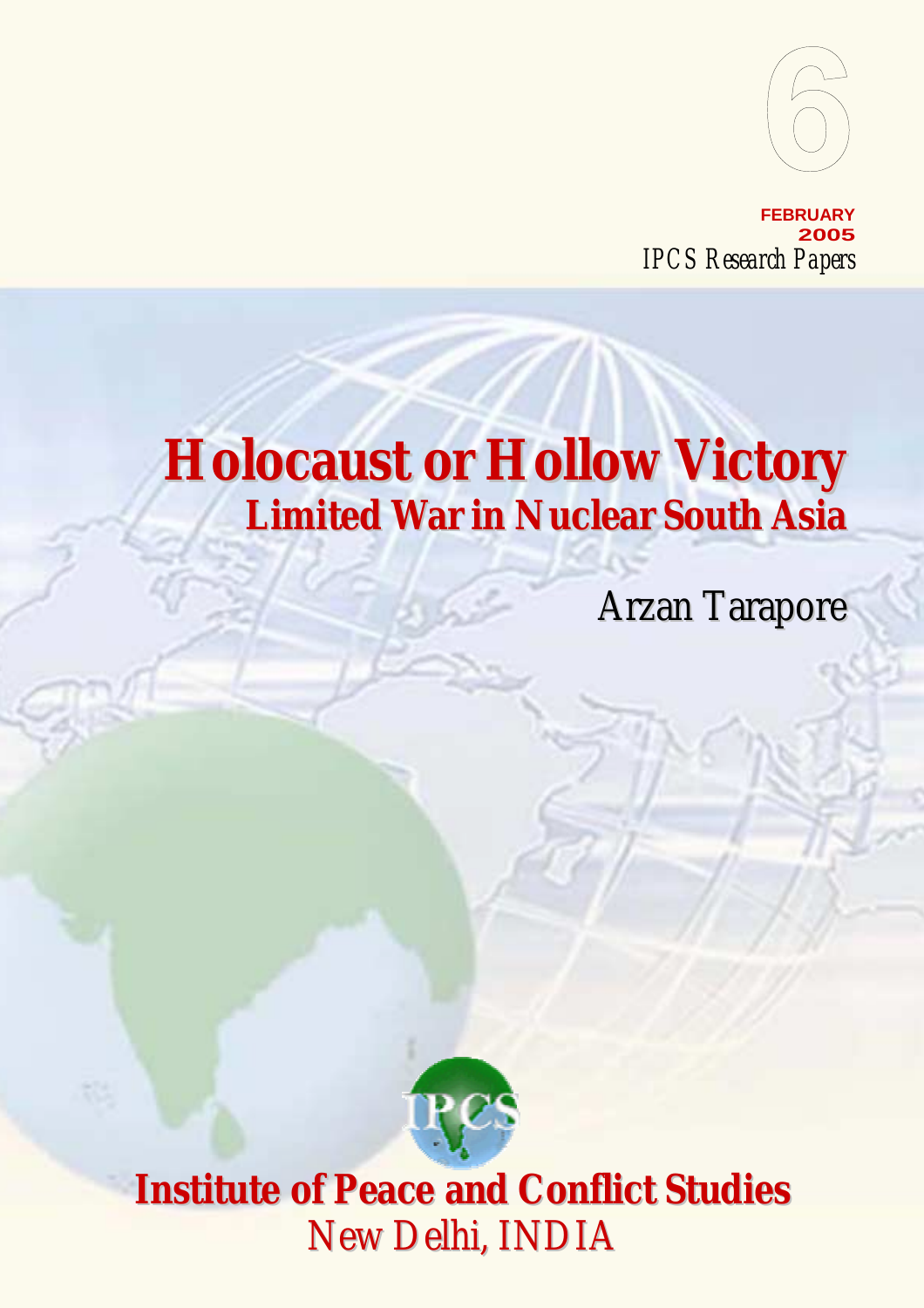© 2005, Institute of Peace and Conflict Studies (IPCS)

The Institute of Peace and Conflict Studies is not responsible for the facts, views or opinion expressed by the author.

The Institute of Peace and Conflict Studies (IPCS), established in August 1996, is an independent think tank devoted to research on peace and security from a South Asian perspective.

Its aim is to develop a comprehensive and alternative framework for peace and security in the region catering to the changing demands of national, regional and global security.

Address: B 7/3 Lower Ground Floor Safdarjung Enclave New Delhi 110029 INDIA

Tel**:** 91-11-5100 1900, 5165 2556, 5165 2557, 5165 2558, 5165 2559

Fax**:** (91-11) 5165 2560 Email**:** officemail@ipcs.org Web: www.ipcs.org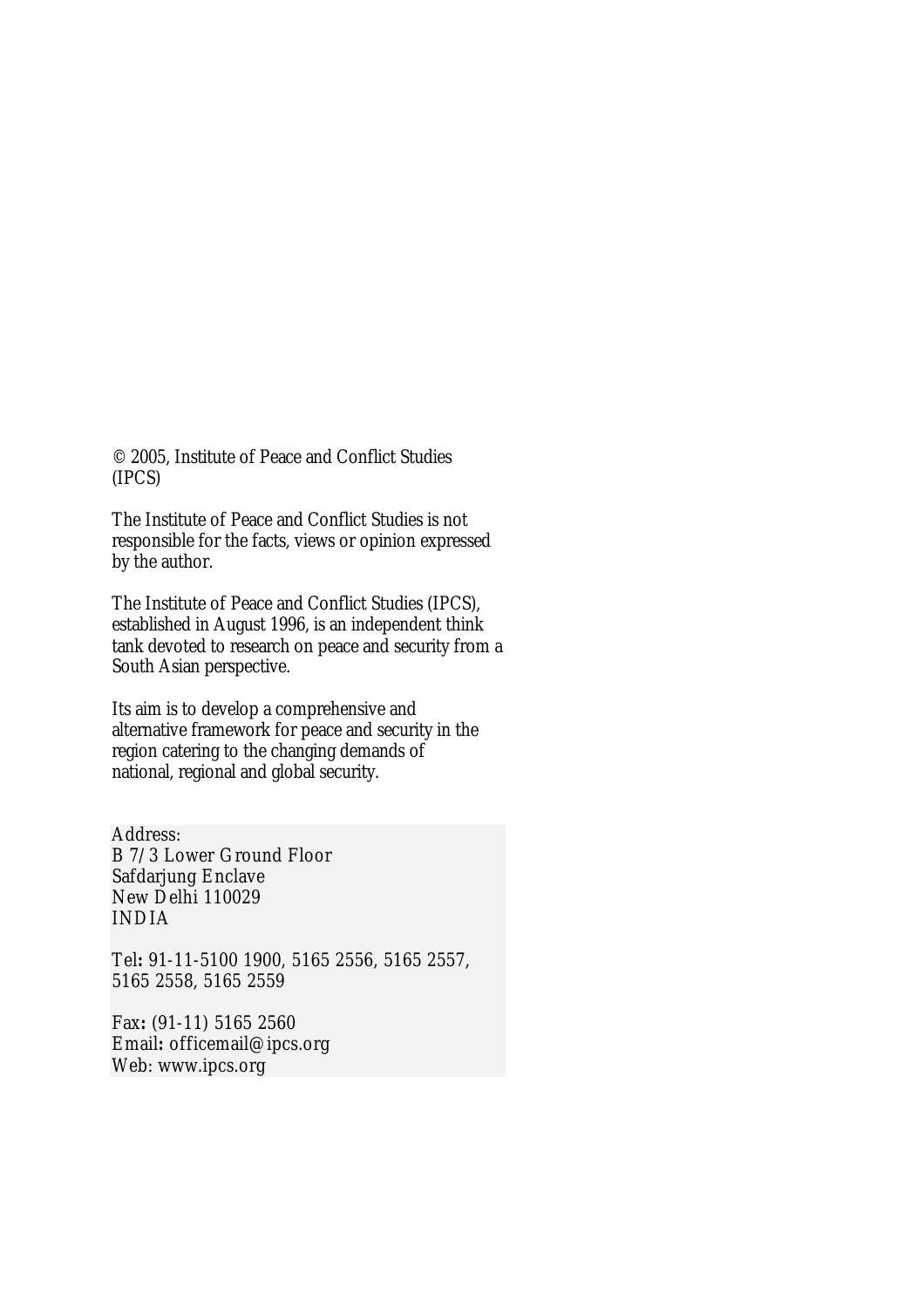# **CONTENTS**

|                                               | i   |
|-----------------------------------------------|-----|
|                                               | iii |
|                                               | 1   |
|                                               | 3   |
| The South Asian context                       |     |
| Defining limits: the nuclear threshold        |     |
| Setting limits: the importance of objectives  |     |
|                                               | 7   |
| Structural factors: a dangerous neighbourhood |     |
| Pakistan: brandishing the threat              |     |
| India: the imperative of credibility          |     |
|                                               | 15  |
| <b>Uses of military force</b>                 |     |
| Military force and strategic objectives       |     |
| Limited war as a coercive strategy            |     |
|                                               | 22  |
|                                               | 23  |
|                                               | 26  |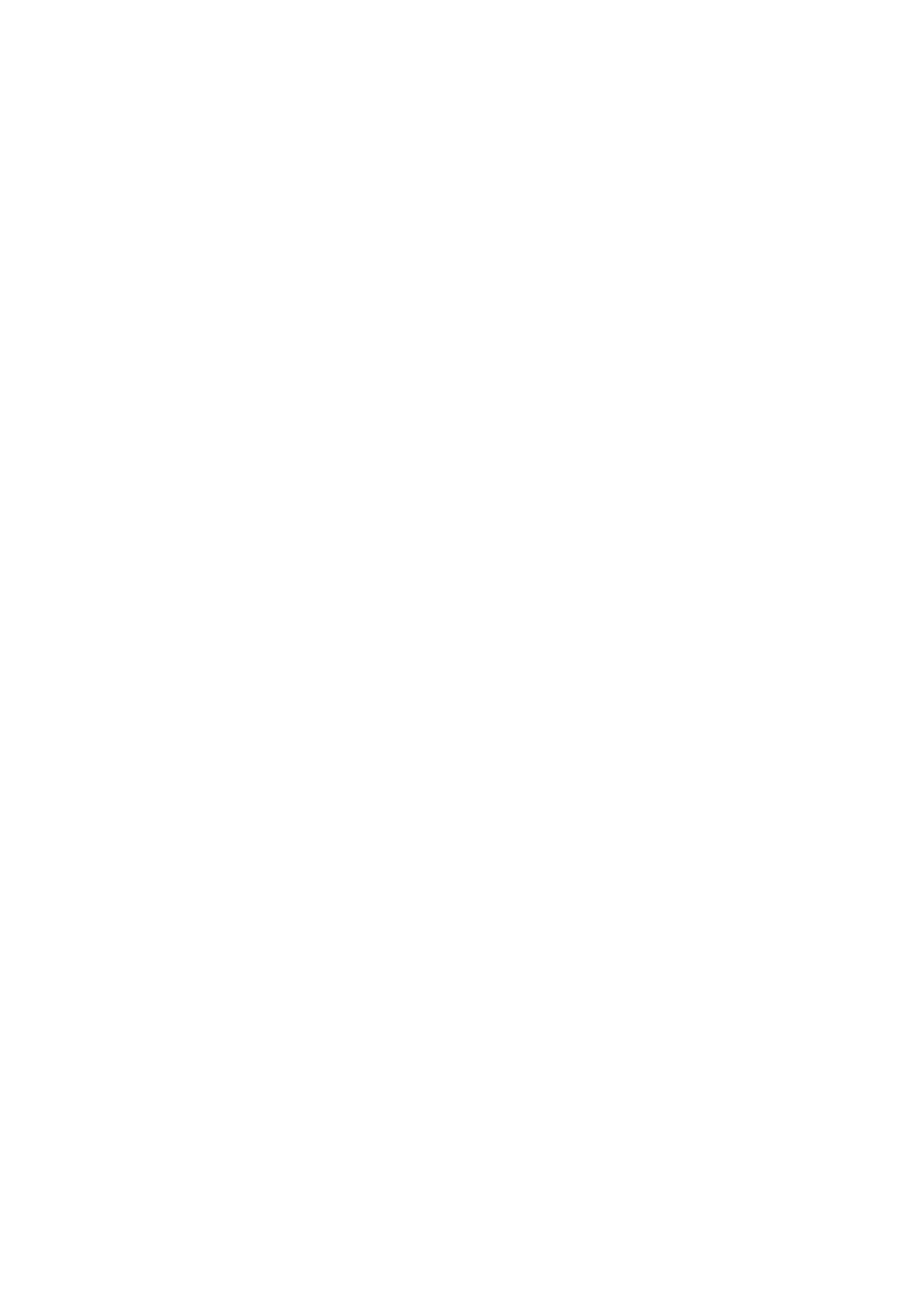This paper is the product of a three-month research internship at the Institute of Peace and Conflict Studies (IPCS). It quickly became clear, once I began the internship in November 2004, that the strategic community in New Delhi had an abiding interest in the concept of limited war. It also became clear that IPCS is a leading engine, and a vital forum, for research on limited war, with a burgeoning body of authoritative work already published by Professor PR Chari.

Much has already been written on limited war, about the problems inhibiting escalation control and nuclear stability in South Asia, with a frequent emphasis on the dangers of waging any war in a nuclear environment. Others, taking lessons from recent history, strenuously advocate limited war, arguing that "strategic space" does exist to accommodate it. But for an issue of such pertinence to Indian defence planning, there seems a lack of balanced assessment on the utility of limited war as a strategic policy option for India. What can limited war achieve for Indian security, and is it worth the risks? My paper seeks to address those issues.

Most of the research was conducted using secondary sources. I was keen to tailor this paper to the South Asian context – it is, after all, an evaluation of an Indian strategic option – and not to examine limited war as a generic theory. So much of the material is specific to South Asia, if not written by South Asians.

I also sought to flesh out ideas through direct contact with the Indian strategic community. With the good name of IPCS and its Director, Maj Gen Banerjee, I was able to gain remarkable access to some key people. This circle of commentators, mostly retired senior military officers with command experience in recent crises like the Kargil war and Operation Parakram, were very eager to share their views with me. In a series of interviews conducted in January, and a seminar held at IPCS in February, I was able to glean insights and opinions that are not readily expressed in printed material. While these interviews heavily influenced my nascent understanding of the subject, attribution to these people is minimal – I have assiduously respected wishes to keep some matters off the record, and wherever some views were corroborated by published material or common sense, I have chosen to omit attribution in the interests of scholarly transparency.

What follows, I hope, is a balanced and critical – though also opinionated – examination of limited war in nuclear South Asia. This is an issue of vast importance, potentially affecting millions. Continued scholarship – including studies of how new doctrines and operational concepts fit in – should be welcomed.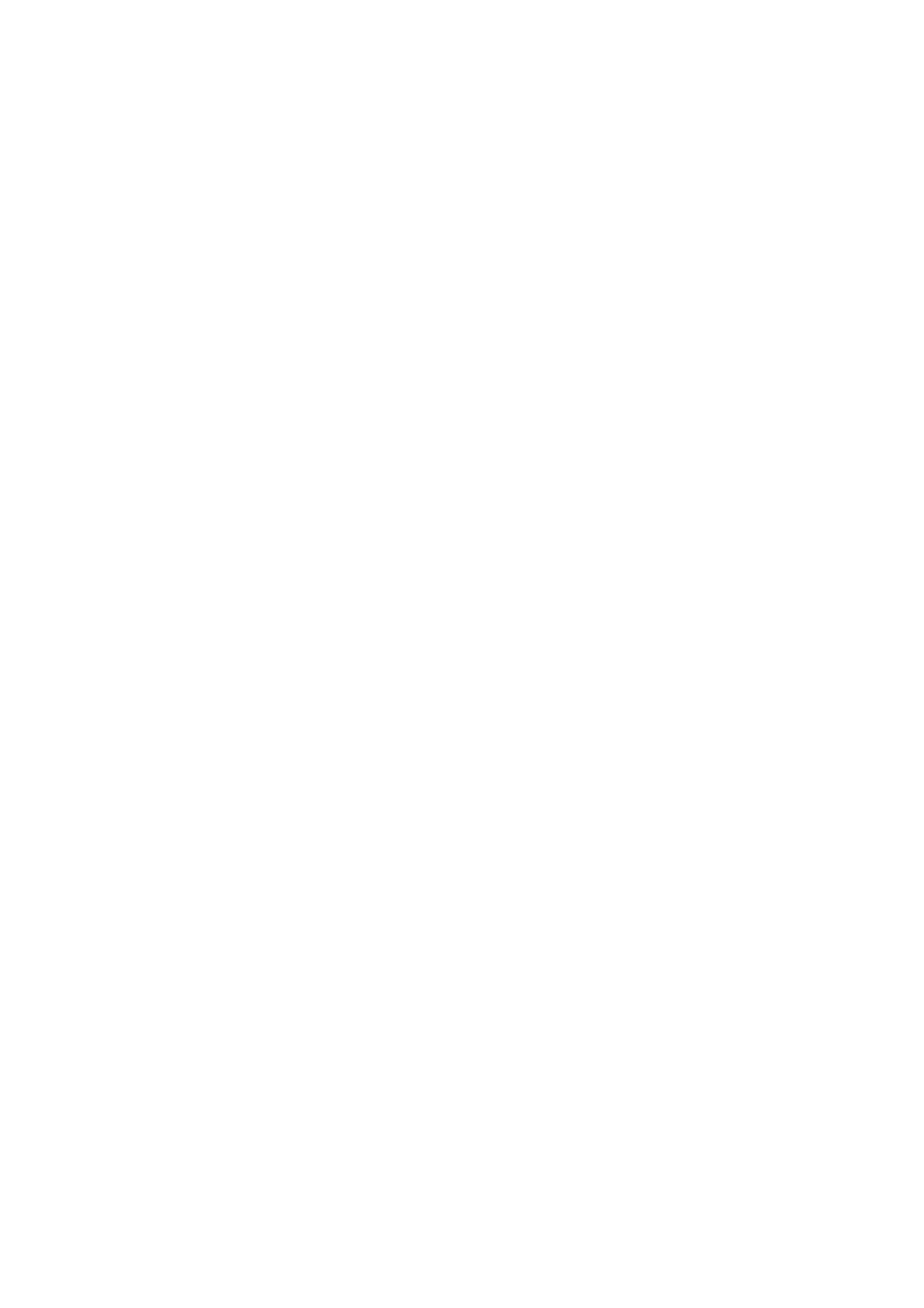No research project is a solitary enterprise. That is especially true in cases, like this one, where the research rides such a steep learning curve. I learned much, and had much fun doing so.

The Institute of Peace and Conflict Studies provides an excellent home for many visiting scholars. The senior staff are mindful to cultivate an atmosphere of intellectual freedom and vibrancy, which allowed me to conduct my research and formulate my ideas unfettered by preexisting positions or agendas. The research staff and support staff ensure that days (and lunchtimes) are filled with the intellectual stimulation and congeniality which makes the creative process positively enjoyable. My thanks to you all.

Many distinguished people outside IPCS, but with happy ties to it, were unreasonably generous to share their time and thoughts (and, occasionally, war stories and dirty jokes) with me. Through interviews and seminars, I owe an enormous debt to the following: Dr Stephen Cohen, Air Mshl Satish Inamdar (retd.), Brig Gurmeet Kanwal (retd.), Maj Gen Afsir Karim (retd.), Lt Gen B.S. Malik (retd.), Lt Gen Vijay Oberoi (retd.), Air Mshl Vinod Patney (retd.), Brig Arun Sahgal (retd.), Mr Pravin Sawhney, Air Cmde Jasjit Singh (retd.), and Dr Swaran Singh.

Finally, as always, there's only so much they could do: any merit in this paper is thanks to them; any faults are mine.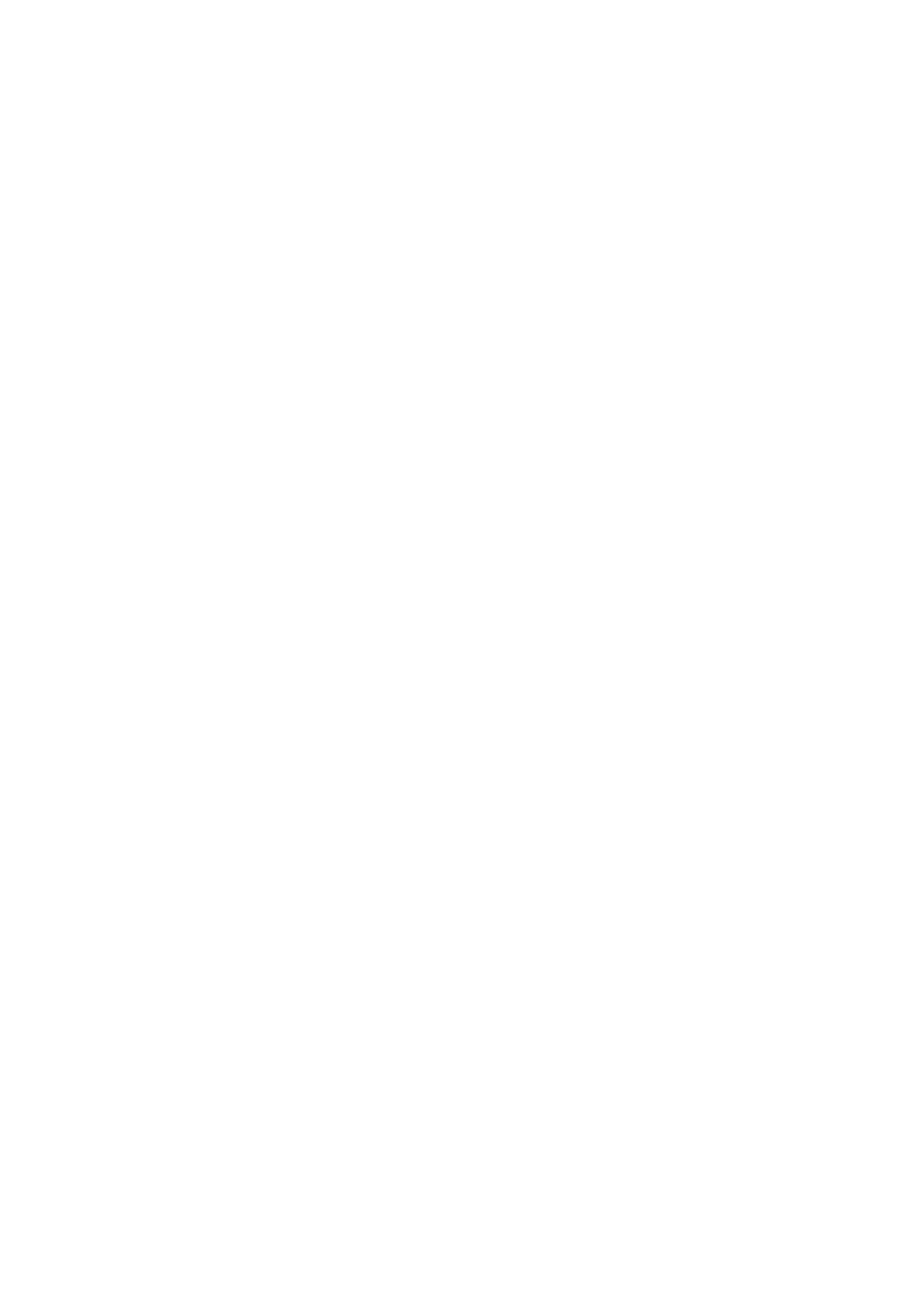On the battlefield, in the heights of the Kargil sector of Jammu and Kashmir in the summer of 1999, two nuclear-armed rivals were engaged in pitched combat. Indian forces fought to regain positions, peak by peak, which had earlier been covertly seized by Pakistani troops and irregulars. Just a year after testing their nuclear weapons, the two embittered neighbours were testing the limits of their restraint and the robustness of their deterrents. Despite bluster from both sides and the world's bated breath, fighting did not spill out of the immediate theatre of operations and neither side launched a nuclear attack. Restraint prevailed, and the war was kept limited. At the strategic level, however, Pakistan's risky adventure had failed and India was rewarded with little more than a return to the status quo. International perceptions of the regional rivals may have shifted, but the essence of India and Pakistan's tortured security situation remained the same. Nothing of lasting strategic significance had been won or lost.

Nevertheless, some months later, spurred by their victory in Kargil, the Indian defence establishment began openly discussing limited war as a strategic option. $^{\rm 1}$  It was a response, laced with frustration, to the proxy war that Pakistan had been waging in Indian-administered Kashmir since 1989. Exploiting local disaffection, Pakistan began to train and arm local insurgents in their campaign against Indian government forces. That represented a long-term Pakistani strategy of attrition, aimed at sapping Indian military resources and political authority in Kashmir. It was Pakistan's nuclear capability, nascent in the late 1980s and overt after 1998, which provided it with the deterrent to brazenly pursue its proxy war,

 $\overline{a}$ 

and left India hamstrung for strategic options.<sup>2</sup>

The pattern was repeated after Kargil, as Pakistan adjusted its strategy to increase support for cross-border terrorism, including suicide attacks, against targets in Kashmir. This elicited stern diplomatic responses from India, but little else, until violence spread provocatively to the heart of India, with an armed assault on the Indian Parliament in December 2001. Pakistan's militancy finally triggered a massive response. Making good use of an international environment that had little tolerance for such provocations, Indian leaders immediately launched Operation Parakram, a mass mobilisation of the Indian military along the Pakistani border. Deployed for ten months, and twice coming to the brink of war, Indian forces were finally stood down after an inconclusive standoff with Pakistan.3 Limited war was threatened, but not fought – and once again, when the dust settled, the regional security situation was left largely undisturbed.

This paper explores the utility of limited war as a strategic option for India. It is not a history of classical limited war theory or a narrative of its application in South Asia. It is, rather, an examination of the dynamics that would govern limited war in South Asia, given the cataclysmic dangers of a nuclear environment and the persistence of serious threats to India's national security.

<sup>&</sup>lt;sup>1</sup> C Raja Mohan, "Fernandes Unveils 'Limited War' Doctrine," *The Hindu* (India), 25 January 2000.

 $2^2$  For useful backgrounds on Pakistan's proxy war strategy, see Verghese Koithara, "Coercion and Risk-Taking in Nuclear South Asia," *CISAC Woking Paper*, Stanford University, March 2003, and Gaurav Kampani, "Placing the Indo-Pakistani Standoff in Perspective," *CNS Web Report*, Monterey Institute of International Studies, April 2002.

<sup>&</sup>lt;sup>3</sup> For a comprehensive overview, see V K Sood and Pravin Sawhney, *Operation Parakram: The War Unfinished* (New Delhi: Sage, 2003).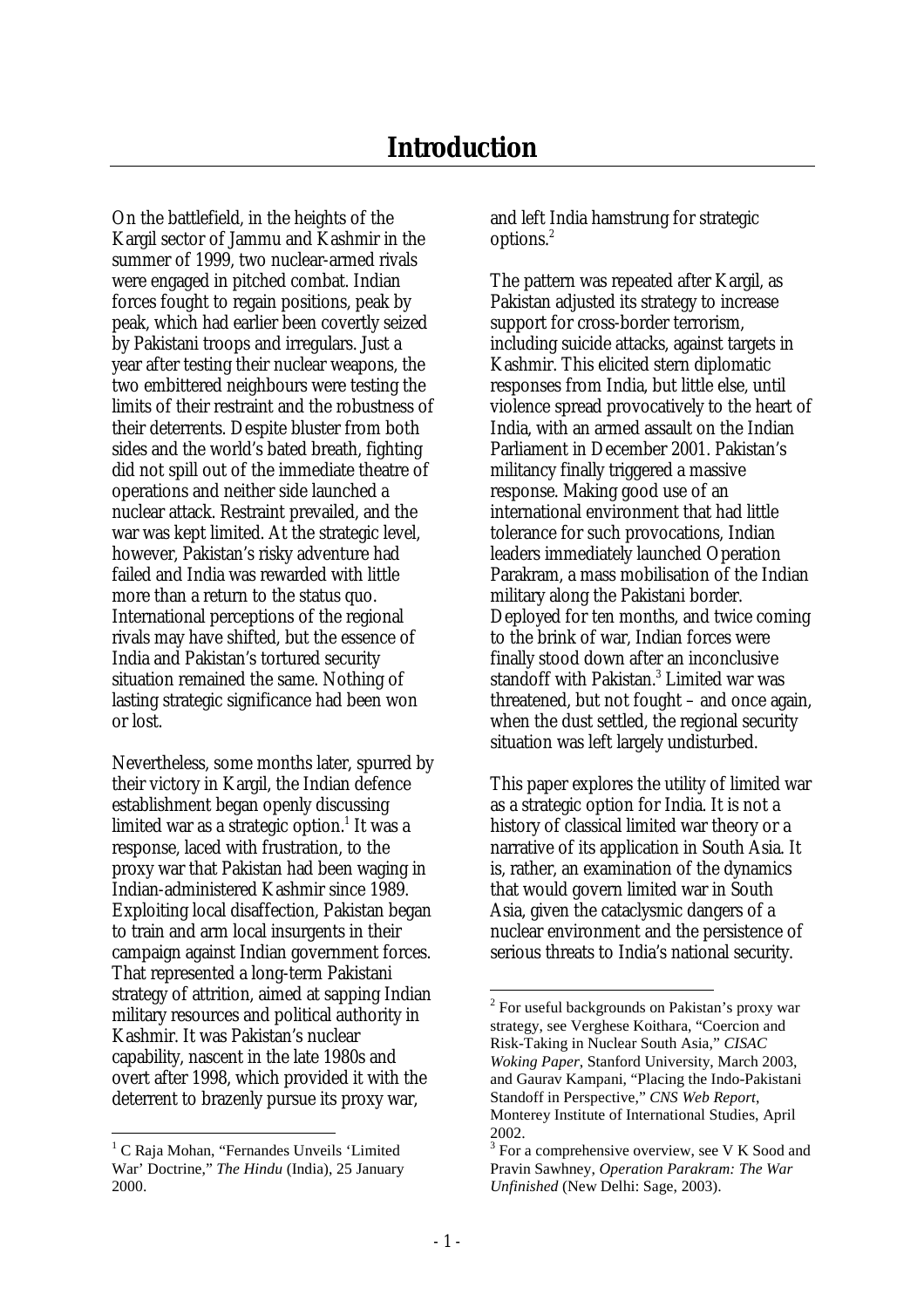My aim is to assess the strategic value of limited war as a policy option – its effect on Indian security – rather than its political or moral implications.

I argue that in South Asia, limited war suffers a debilitating tension. On one hand, as with war in general, it has a tendency towards escalation, caused by the complexities of regional strategic environment and the political dynamics within both Pakistan and India. On the other hand, if limited war is successfully kept limited, within political restraints, it becomes an ineffectual tool incapable of achieving any lasting, fundamental strategic objectives. This tension, between dangerous escalation and strategic irrelevance – between holocaust and hollow victory – makes limited war an option of dubious utility, at best. My argument unfolds in three parts: first, I situate and define limited war in the South Asian context; second, I outline the powerful escalatory tendencies at work in nuclear South Asia; and finally, I examine the usefulness of military action in serving strategic objectives. Advocates and planners of limited war seek to address real security issues that confront India – but as I argue in this paper, limited war provides no real answers to those issues.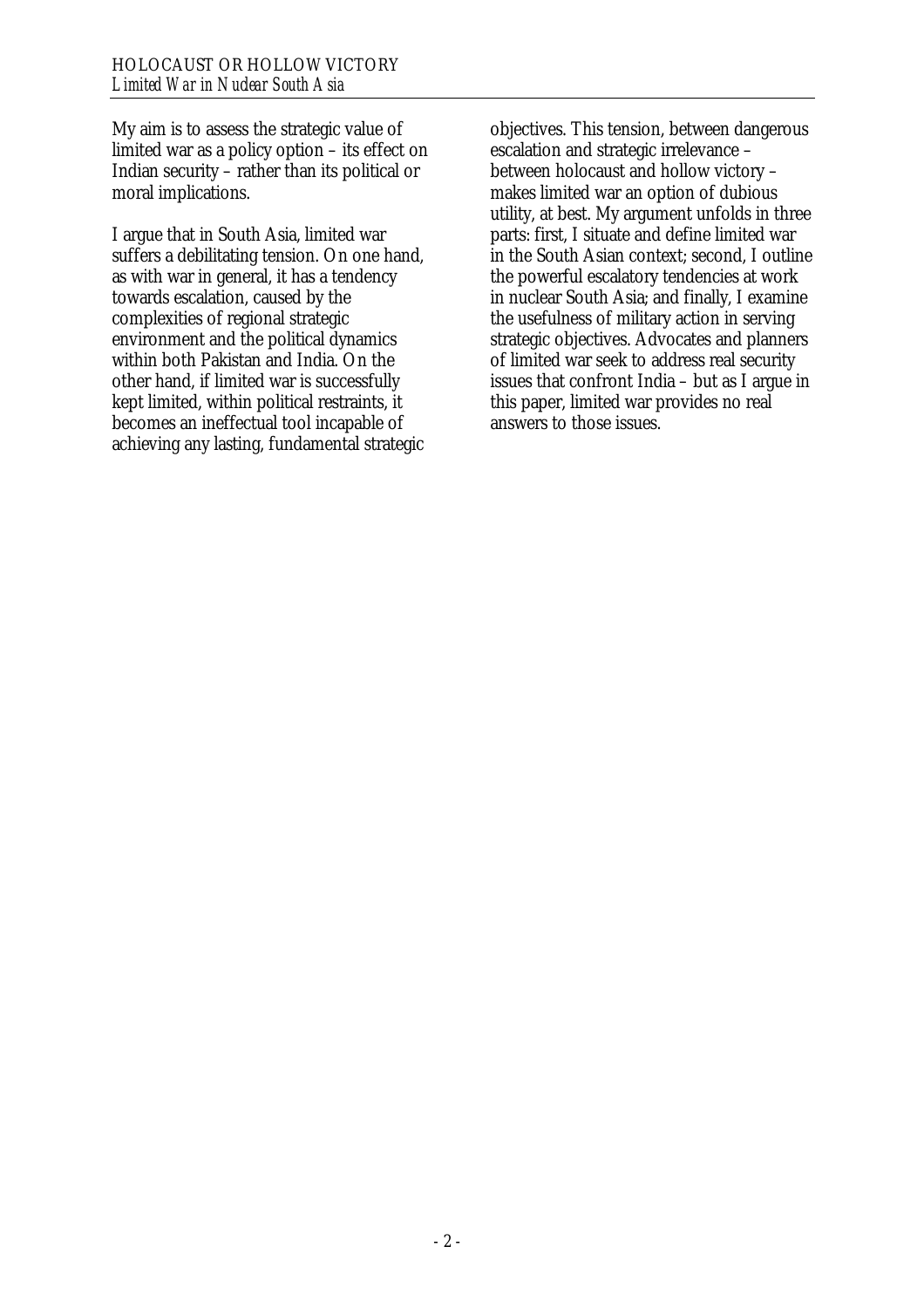Like a morbidly calculating game of chess, the concept of limited war arose as an attempt to transfer the cosmic struggle of the Cold War onto a more manageable level of competition. The nuclear arms race and evolving doctrines like Mutually Assured Destruction left US strategists looking for more subtle policy options, somewhere between the extremes of an unthinkable global apocalypse and surrender to communist aggression. Limited war would provide the west with usable military options, where graduated levels of force could be threatened or applied without descending into a nuclear holocaust, where wars could be fought and won for political advantage without mutual devastation. As Henry Kissinger argued in 1957, the option of limited war could also restore credibility to western deterrence – the implausible threat of all-out war had clearly failed to avert crises in Korea, Indochina, and Suez, and the US nuclear arsenal was reduced to a massive but unusable political trump card. $4$ 

By placing explicit limits on the purposes and conduct of war, the US could effectively respond to Soviet military challenges and proxies, avoiding escalation to nuclear war while also defending its strategic interests.<sup>5</sup> Limited war thinking met its first significant test in the Vietnam war, an operationally and strategically misguided conflict, but one which nevertheless demonstrated that major wars could be fought within strict confines by nuclear-armed superpowers and their proxies. By the 1960s, limited war theories were developed enough – or absurd enough – to incorporate considerations of limited nuclear war, using nuclear weapons "with restraint" in wartime to defeat the enemy on

the battlefield.<sup>6</sup> Thus, while elements may be applicable to the philosophy of war generally, classical limited war thinking was a direct response to the problem of managing political conflicts between nuclear-armed rivals.

Decades later, on the other side of the world, another nuclear rivalry has re-ignited interest in limited war. In the remainder of this section I seek to adapt the general concept to the specific context of South Asia. I begin from first principles, using the environment of South Asian security competition to define limited war as any conflict that does not include a nuclear attack. For national security policy-makers, the central consideration that will keep wars below that threshold is the careful calibration of strategic objectives.

## **The South Asian context**

While the strategic environment in South Asia – of rivalry between two nuclear-armed rivals – is superficially analogous to the Cold War, it is actually characterised by important differences. These can be divided into five broad clusters. First, most obviously, the geographical contiguity of India and Pakistan makes their rivalry more acute, which is exacerbated even further by the persistence of an enduring territorial dispute over Kashmir. Their competition is played out on each other's territory, not some peripheral third party, so the stakes of crises and conflict are intrinsically high.

Second, the historical legacy and communal undertones of the rivalry have imbued it with deeper political resonance – it goes

<sup>4</sup> Henry Kissinger, *Nuclear Weapons and Foreign Policy* (New York: Council on Foreign Relations, 1957).

 $<sup>5</sup>$  I owe this point to Stephen Cohen –</sup>

correspondence with author, 17 February 2005..

<sup>&</sup>lt;sup>6</sup> In Herman Kahn's 44-step escalation ladder, nuclear weapons are introduced at rung 15 and progress through 30 stages of increasing escalation before total war – see his *Thinking About the Unthinkable* (New York: Horizon Press, 1962).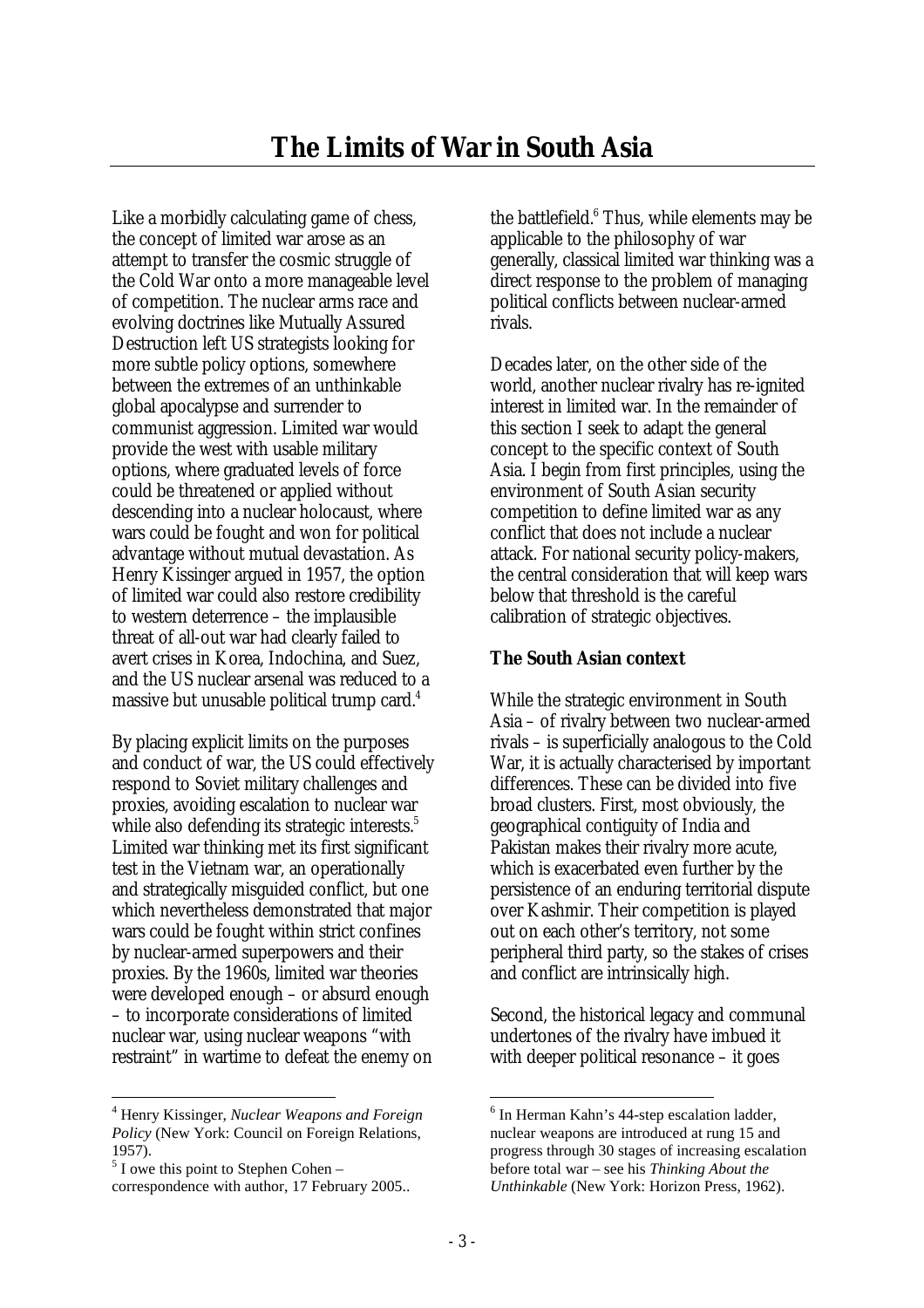beyond instrumental strategic competition, and has become a matter central to each side's national identity.

Third, the rivalry is beset by extant strategic destabilisers that demand urgent attention – there is no stable status quo to defend. India faces an ongoing proxy war that cannot be indefinitely tolerated, and both sides must contend with the unpredictable and potentially explosive effects of the *jihadist* "wild card" – an element supported by Pakistan but ultimately uncontrollable enough that it often represents a separate actor in the strategic equation.

Fourth, the important role of external actors means the region is not a symmetrical nuclear dyad. China's role has recently been shifting away from overt support of Pakistan towards a more disinterested position, while the US has become more actively involved in the region, especially in resolving crises, since the nuclear tests.

Fifth, as recent nuclear powers, India and Pakistan are still refining the quality and safety of their arsenals – reliable second strike capability, command and control, early warning systems, and so on, remain uncertain. Transparency between the two sides and confidence-building measures in the areas of arms, doctrines, and communication systems remain poorly developed.

Taken together, these factors suggest that South Asia cannot readily adopt the highly scripted and contextualised limited war thinking developed in the Cold War. Only a more specific understanding, tailored to the strategic characteristics of the region, can faithfully provide a basis for assessing limited war in nuclear South Asia.

# **Defining limits: the nuclear threshold**

A useful definition of limited war should be precise enough to be translated into operational terms and general enough to be applied across different cases. Most

attempts to pin down the elusive concept focus on visible parameters, a recurring list of dimensions that describe the extent of a war's reach – its height, width, and depth – but fail to capture its strategic significance. Four parameters outlined by V.R. Raghavan represent the standard criteria for defining limited war: the political and military objectives sought; the geographic scope of the war zone; the types of weaponry and force levels used; and the time taken to accomplish certain missions.7 But such measures of limited war are abstract and arbitrary – no line on a map or calibre of artillery has an inherently restraining or escalatory effect – and their impact will vary according to the specifics of a particular crisis. Such vague generalised references to relatively modest parameters offer little operational guidance for policy-makers grappling with the next crisis.

Jasjit Singh, in his landmark article, lays out similarly broad defining criteria: a limited war is distinguished by "the aim, scope, and extent to which *conventional military forces* are employed."8 But with this, he implies an ultimately simple standard: a limited war is any war, conventional or sub-conventional, that does not cross the nuclear threshold. Singh's reasoning assumes that mutual deterrence rules out any nuclear exchange (which would lead to total war) as a viable option among nuclear powers. The salience of that definition goes beyond its intellectual clarity – it also has important strategic and operational implications.

The use of nuclear weapons is not just another incremental step in a linear escalation ladder – it carries deep strategic significance, especially in South Asia. A nuclear attack represents a discontinuity, a point of inflexion, beyond which the course of war becomes qualitatively more

<sup>&</sup>lt;sup>7</sup> V.R. Raghavan, "Limited War and Nuclear Escalation in South Asia," *The Nonproliferation Review*, Vol. 8, No. 3 (Fall-Winter 2001), at p. 7.  $<sup>8</sup>$  Jasjit Singh, "Dynamics of Limited War,"</sup> *Strategic Analysis*, Vol. 24, No. 7 (October 2000), pp.1205-20, at p.1205, emphasis added.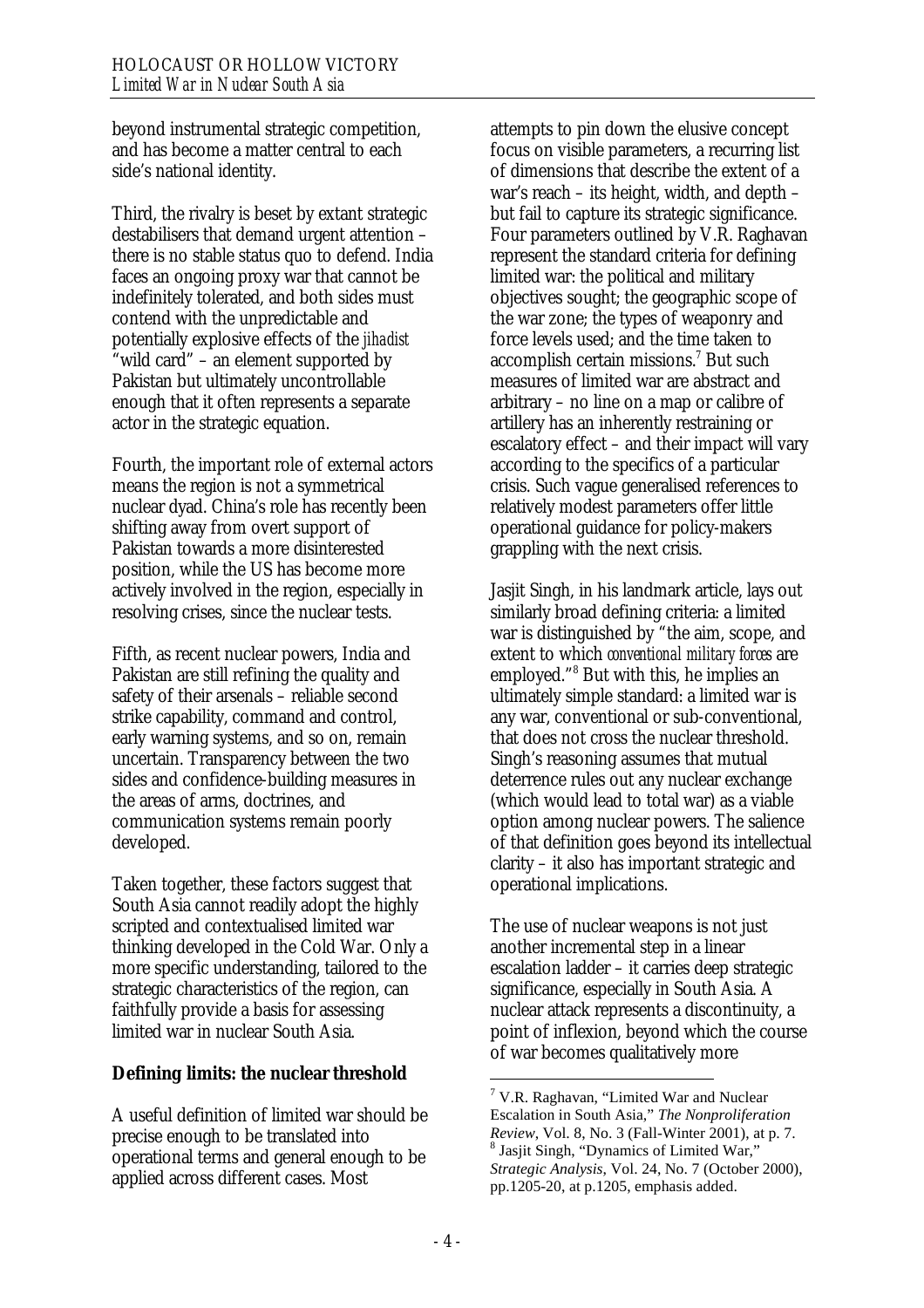unpredictable and uncontrollable, more closely approximating Clausewitzian total war, where friction and other imponderables become decisive. This is especially true in South Asia, because of the geographical closeness of the rivals, the weakness of regional infrastructure and institutional capacity, and the frailty in particular of the Pakistani state. Even the sparing "tactical" use of low-yield battlefield weapons would have unavoidably strategic consequences – especially if, as declared, India responds with increased retaliation. Beyond the obvious humanitarian calamity of the dead, injured, and displaced, a nuclear exchange would overload and collapse the Pakistani state's administrative control and undermine the stability of its leadership, and it would elicit a strenuous international reaction, perhaps extending to physical intervention and decades of isolation.

In nuclear South Asia, therefore, the definitional boundary of limited war must be drawn at the nuclear threshold – a limited war is a conventional war. This definition is very specific to the South Asian context – many total wars, even world wars, have elsewhere been fought below the nuclear threshold (although never between nucleararmed adversaries). In South Asia, the nonuse of nuclear weapons implies a limited strategic commitment, especially in Pakistan, where the nuclear arsenal is such an integral element of national defence strategy. Between the nuclear-armed adversaries of South Asia, it is hard to imagine a total war – judged by any other parameters – being fought without the use of nuclear weapons.

This definition also provides leaders with a clear, immutable benchmark for operational planning, suggesting a framework that manages the scale of the conflict and imposes reasonable limits for military objectives. In South Asia, staying clear of the nuclear threshold necessarily implies a limitation in the level of national mobilisation. Wars such as Kargil, which are fought and kept well below the nuclear threshold, do not require a high degree of

national mobilisation. Wars that require mass strategic mobilisation – of the type seen in Exercise Brasstacks and Operation Parakram – are much more likely to trigger a nuclear exchange, and have therefore been forestalled in South Asia. These examples indicate that the nuclear threshold clearly imposes real operational restraint – planners are keen to either fight wars and keep them limited, or wary of launching major wars that threaten to escalate into nuclear wars. So even though the precise boundary of limited war may lie at the nuclear threshold (under my definition), the nuclear benchmark creates a powerful incentive for planners to ensure that full-scale conventional wars in South Asia are not fought. Planning will also be influenced by strategic capabilities – the ability to absorb the costs of mobilisation and war, the ability to provide combat arms with the required logistics and C4ISR support, and of course the ability to bring appropriate and effective force to bear.<sup>9</sup> Where states lack welldeveloped capabilities, wars are likely to seek more modest objectives.

Any future war would, therefore, likely be fought at the low end of the conflict spectrum, so it will incidentally be characterised by its relatively modest geographical scope, intensity of operations, and other parameters. But these arbitrary physical dimensions are still secondary – they measure the scale of war without making any qualitative strategic distinction between types of war. My definition, of limited war as a sub-nuclear war, is a meaningful, distinctive category of conflict because it implies a useful degree of strategic controllability and predictability.

## **Setting limits: the importance of objectives**

If the nuclear threshold marks the definitional boundary of limited war, the

<sup>&</sup>lt;sup>9</sup> I am grateful to Stephen Cohen for raising this point – correspondence with author, 17 February 2005.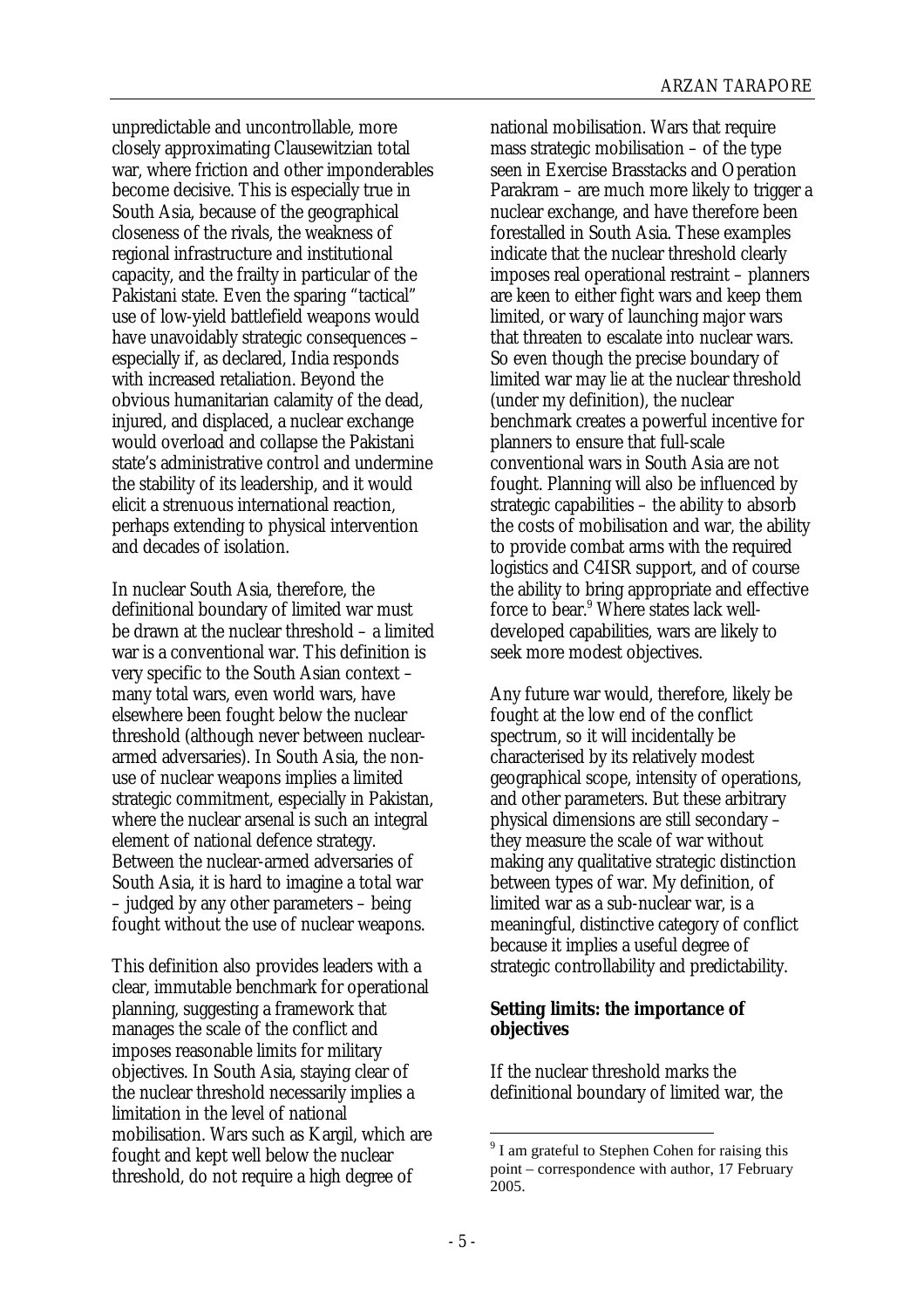state's objectives provide the best mechanism for limiting it. In translating theory into action, the careful calibration of objectives should be the paramount consideration, for two reasons. First, since war is designed to serve a political purpose, setting strategic objectives is necessarily and logically prior to operational planning. If physical restrictions are laid down, they must flow coherently from the objectives set and must always remain secondary to the objectives.

Second, since war is inherently interactive, it cannot be unilaterally controlled with any reliability.10 The national security leadership of India only has agency, or deliberate control, over its own objectives – as the conflict progresses, the sanctity of the other contingent parameters will be tested by Pakistan's actions and the fortunes of war. In the Kargil war, for instance, India had pledged not to cross the Line of Control in its defensive operations – but had its efforts not been successful in speedily expelling the infiltrators, military necessity may have compelled it to strike across the Line of Control. Its declared geographical restraint would have had to be violated in order to meet its basic defensive objective.

Careful calibration of objectives is not only the best way for leaders to exercise control over a conflict, but it thereby also offers them the best instrument with which to restrain the conflict and prevent it crossing the nuclear threshold. Once begun, wars invariably evolve, but a clearly-defined strategic objective can contain the potential for the war to expand precipitously. So for Indian leaders contemplating a limited war strategy, the process of clearly delineating the strategic goals sought, and the military objectives thus required, is the most critical factor limiting the conflict. All other restrictions – on the scope, intensity, and duration of the conflict – should then

 $\overline{a}$ 

logically follow from the limited objectives. If managed deftly, the conflict should remain limited – below the nuclear threshold – but as I argue the in the next section, the nature of war, the character of the adversary, and the imperative to win are powerful dynamics that conspire to escalate a conflict out of its restraints.

 $10$  Afsir Karim makes this point as a cause of wars' general unpredictability – interview with author, 12 January 2005.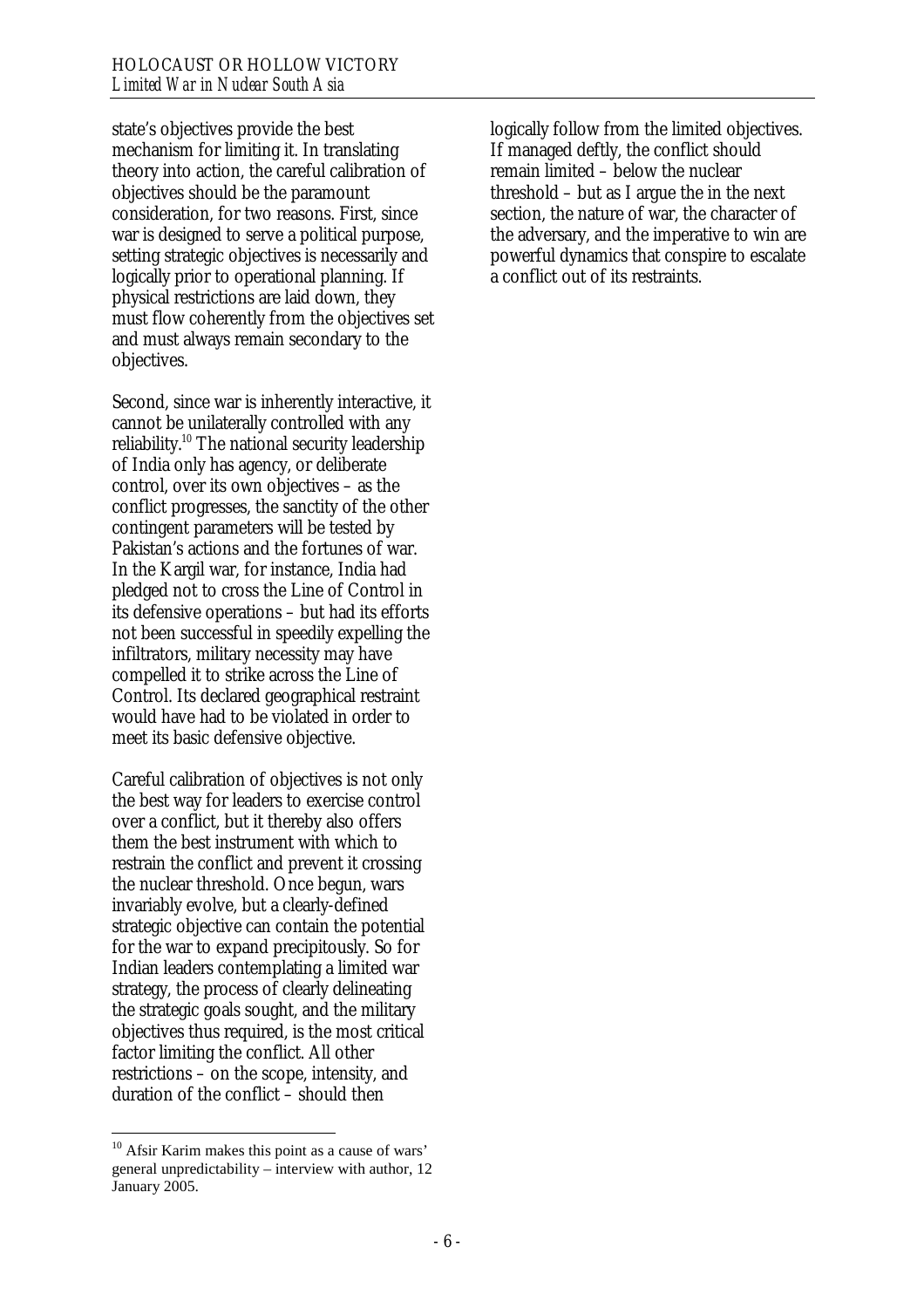The resolution of the Kargil war provides a typically mixed picture of limited war. On the one hand, India waged a successful campaign to expel the Pakistani infiltrators and retake the peaks which had been seized, in a manner that did not escalate the conflict beyond a purely defensive operation; and Pakistan suffered an international humiliation, but reaffirmed to itself the strategic utility of continuing its proxy war.<sup>11</sup> On the other hand, the physical restraints placed on Indian operations – in particular the injunction not to cross the Line of Control – resulted in avoidably high casualties and calls for bolder, more militarily sound action.<sup>12</sup> And reports later emerged suggesting that the Pakistani Army had begun to activate contingency plans for a nuclear strike, unbeknownst to Prime Minister Sharif.13 The Kargil war showed how conflict could be limited, but how tenuous those limits can be.

More broadly, the Kargil war demonstrated the delicate functioning of the "stabilityinstability paradox," whereby nuclearisation of the subcontinent may have introduced an element of strategic stability, but left open the possibility for more low-level conventional or sub-conventional instability. In both Kargil and Operation Parakram,

 $\overline{a}$ 

military operations were conducted or threatened with the expectation that escalation would be rationally controlled before it nears the nuclear threshold.<sup>14</sup> Confidence in this paradox has long driven policy on both sides. Pakistan's strategy of sub-conventional operations began around 1989, shortly after its acquisition of latent nuclear capability, and intensified, with Kargil and increased cross-border terrorism, after its 1998 nuclear tests. And India's limited war option is clearly based on the premise, as originally declared by Defence Minister Fernandes, that Pakistan's nuclear deterrent "can deter only the use of nuclear weapons, but not all and any war."15 Empirically, therefore, the stabilityinstability paradox has generated an increased threat of violence, as both sides endorse the viability of low-level conflicts. But there are no guarantees that low-level conflicts will stay restrained below the nuclear threshold. As I argue in this section, limited wars in nuclear South Asia must contend with powerful escalatory pressures, from structural factors in the regional security competition, from the perceived uncertainty of Pakistan's nuclear deterrence, and from the imperative for India to demonstrate military credibility.

## **Structural factors: a dangerous neighbourhood**

The constricted geopolitical landscape of South Asia serves to concentrate political conflicts into tighter, more intense contests. The security dilemma certainly operates between India and Pakistan, where even

<sup>&</sup>lt;sup>11</sup> For an overview of the respective lessons learned from Kargil, see Ashley Tellis, Christine Fair, and Jamison Jo Medley, *Limited Conflict Under the Nuclear Umbrella: Indian and Pakistani Lessons from the Kargil Crisis*, MR-1450-USCA (Santa Monica, Ca.: RAND, 2001).

 $12$  At the climax of the crisis, for instance, General S Roy Chaudhury, a former Chief of Army Staff, commented that, "from a military perspective, there are really no logical solutions that do not involve crossing the Line of Control," quoted in Raghavan, "Limited War," p.17 fn42.

 $13$ <sup>13</sup> The most famously controversial report is Bruce Riedel, "American Diplomacy and the 1999 Kargil Summit at Blair House," *CASI Policy Paper*, University of Pennsylvania, May 2002.

<sup>&</sup>lt;sup>14</sup> PR Chari, "Nuclear Restraint, Risk Reduction, and the Security-Insecurity Paradox in South Asia," in Michael Krepon and Chris Gagne (eds.), *Nuclear Risk Reduction in South Asia* (New Delhi: Vision, 2003), pp.28-52.

<sup>&</sup>lt;sup>15</sup> Ouoted in Mohan, "Fernandes Unveils 'Limited War' Doctrine."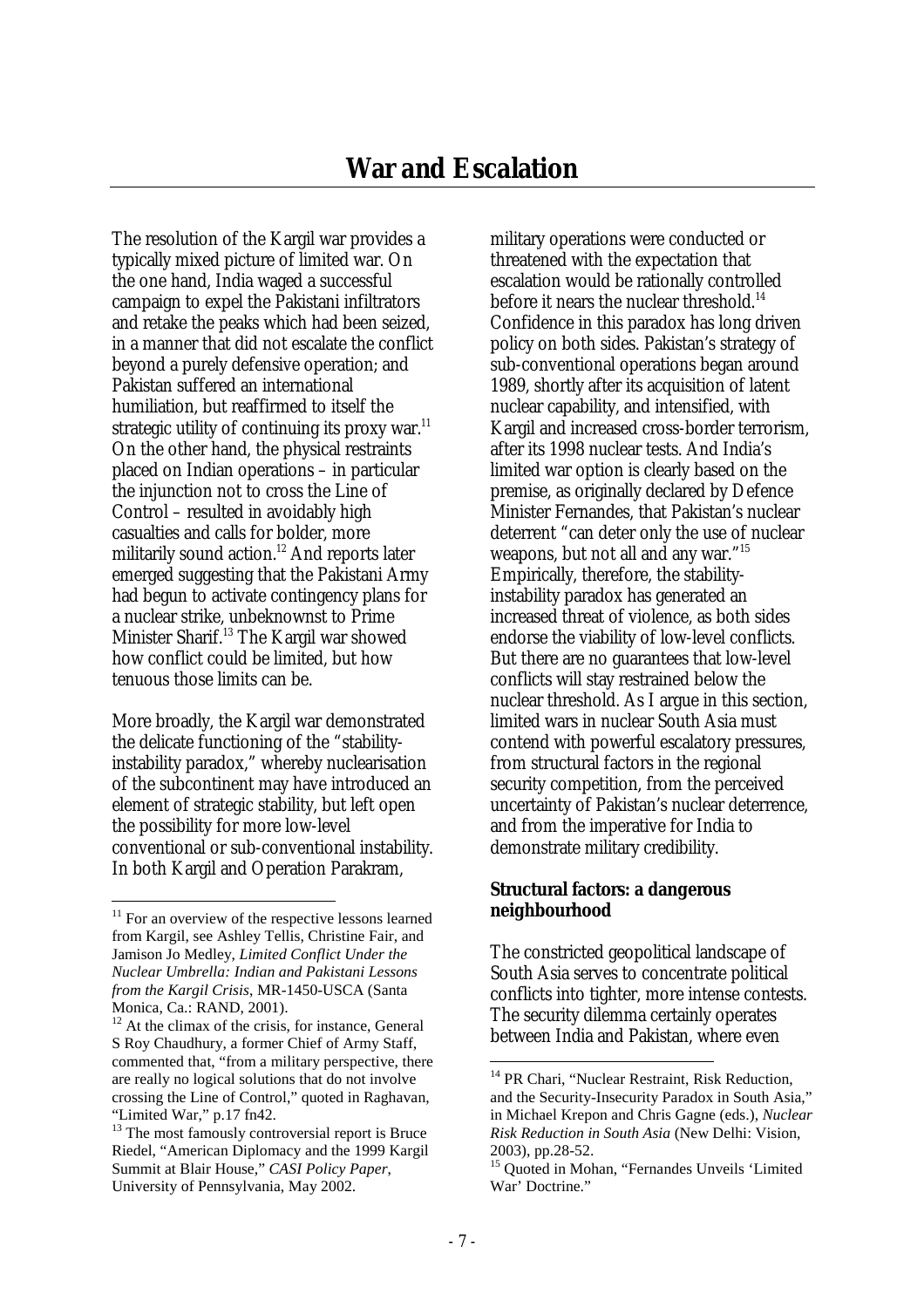defensive moves by one side are interpreted as offensive action by the other, so that each views security as a zero-sum game. The compressed geographical boundaries only exacerbate these underlying tensions and suspicions. Once military moves are underway, a smaller area of operations would make offensive and defensive movements harder to distinguish, and each side will be particularly cautious since all military operations will be conducted not on the territory of third parties, but on their metropolitan homelands, where population centres and strategic lines of communication are densely arrayed. Important distances are traversed quickly – in the 1965 war, for example, Indian forces were at the gates of Lahore within a day – so compressed geography also creates compressed timelines.

In times of crisis, the action-reaction cycle is thereby sharpened, forcing faster decisions, with less perfect information, and more opportunities for miscalculation and errors. Each side will endeavour to shorten its own decision cycle, while disrupting the enemy's ability to gather, process, and act on information. Blinded, confused, and desperate, a threatened adversary is likely to commit more forces and escalate out of a cautionary impulse. And an enemy with its back to the wall is more likely to lash out wherever the opportunity presents itself, rather than deliver measured, targeted, restrained blows. At each stage of a crisis or war, each side will feel compelled to demonstrate its resolve, to send a message to the enemy, and deter it at every level of escalation. These dynamics would be present in any crisis situation – they linger ubiquitously, the fog of war – but in a theatre where space and time are compressed, like South Asia, their escalatory effects are especially poisonous.

These escalatory dynamics are not just the stuff of theory and hypotheticals – they have been played out in previous South Asian crises. In the Brasstacks crisis of 1987, the Indian military began conducting a

massive exercise provocatively close to the international border at Rajasthan, which was then matched by a Pakistani mobilisation, in turn triggering heightened alert status in India, and a diplomatic crisis that drew in the superpowers and was finally defused bilaterally at the highest levels. The standard explanation rests on the security dilemma – a series of ill-considered provocations misperceived by the adversary as illintentioned offensive actions – and prompts lessons of better communication and signalling in crises. $16$  Such escalatory pressures also operate at lower levels of the deployed military. During Operation Parakram in 2002, some armour formations of the Indian Army's 2 Corps had advanced into strike positions, apparently on the initiative of their over-eager Corps commander, who was then summarily relieved of duty.<sup>17</sup> Regardless of the operational intent of deployed forces or the transgressions of field commanders, crises like Brasstacks and Parakram illustrate how the involvement of military forces in crises often carries a momentum that requires high diligence and political will to counter.

Naturally and properly, military leaders have an organisational proclivity (and responsibility) to prepare winning war plans, even while the national leadership may seek restraint for other political reasons. The military's view is necessarily more narrow, driven by the requirements of the military mission, and excludes extraneous political concerns. Moreover, in planning and

<sup>&</sup>lt;sup>16</sup> For example, Kanti Bajpai, PR Chari, Pervaiz Iqbal Cheema, Stephen Cohen, and Sumit Ganguly, *Brasstacks and Beyond: Perception and Management of Crises in South Asia* (New Delhi: Manohar, 1995). Scott Sagan goes further, controversially contending that Exercise Brasstacks was a deliberate Indian Army attempt to draw Pakistan into a preventive war before Pakistan's nuclear deterrent matured – see "The Perils of Proliferation in South Asia," working paper, Stanford University, July 2001.

<sup>17</sup> S. Kalyanaraman, "Operation Parakram: An Indian Exercise in Coercive Diplomacy," *Strategic Analysis*, Vol. 26, No. 4 (Oct-Dec 2002), pp.478- 92, at p.485.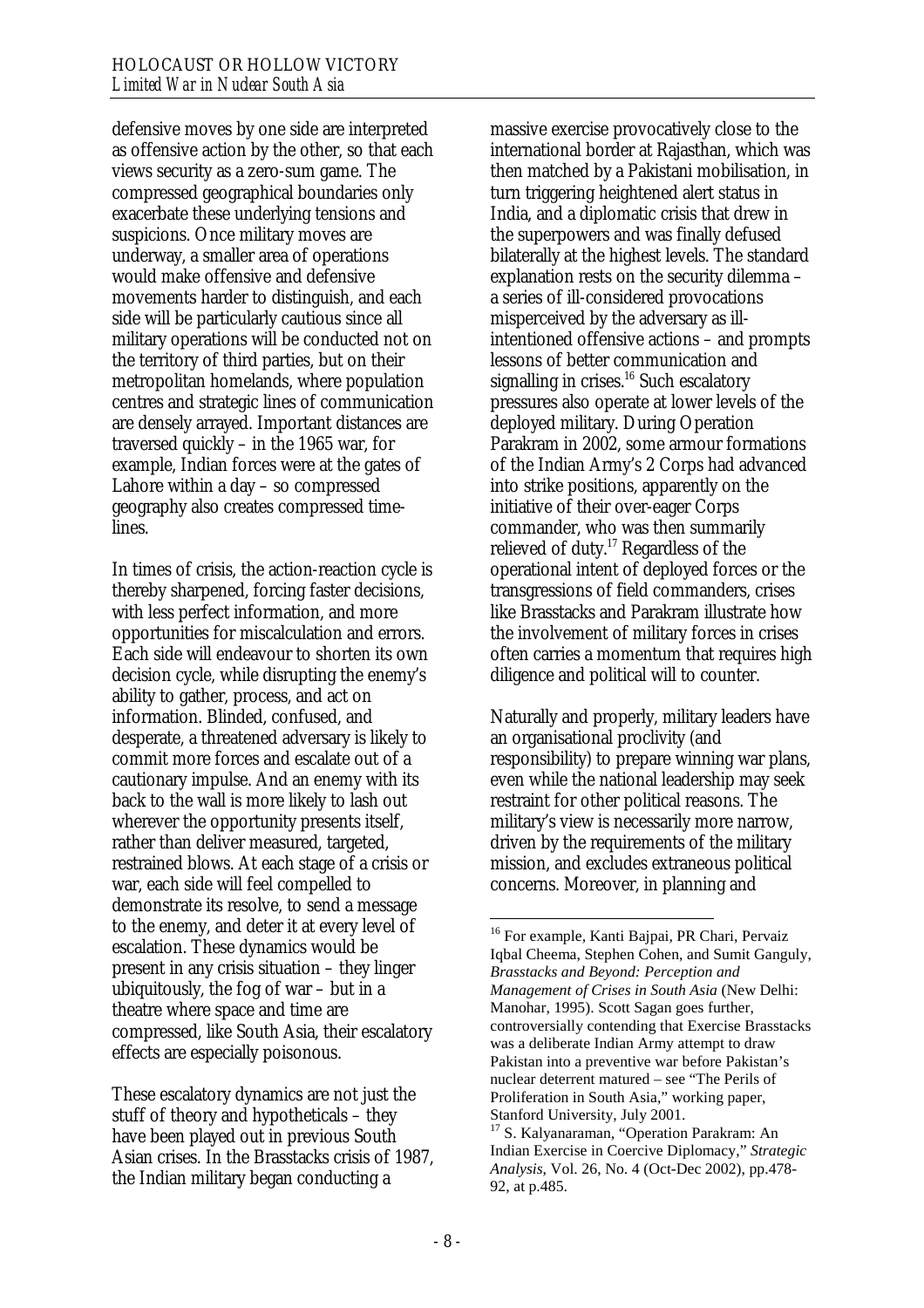preparing for their missions, military bureaucracies by their nature are more likely to favour offensive doctrines.<sup>18</sup> In South Asia, "the defining emphasis on offence by both sides is the central pattern of their previous wars."19 This is particularly relevant, and ominous, in nuclear South Asia because the military bureaucracy is so integral to Pakistani security policy and because India is actively considering the strategic option of punitive (offensive) campaigns – more risky, escalatory postures appear to be in the ascendancy on both sides. At another level, for good operational reasons, field commanders will interpret their directives in ways that afford them the greatest leeway and capacity for action – their priority lies with accomplishing the task at hand, and not with the wider political implications of their actions.<sup>20</sup>

On top of these dynamics which influence crisis management, policy-makers must also contend with the risks of inadvertent escalation. India and Pakistan are fledgling nuclear powers, saddled with deep historical patterns of animosity and distrust – not the most hopeful conditions for managing nuclear crises. In conflicts that may or may not develop into shooting wars, and then escalate into nuclear exchanges, clear communication with the adversary and reliable control over one's own forces is essential. Unfortunately both India and Pakistan, to differing degrees, suffer from weaknesses in intelligence on the other side, uncertainty of command and control, over both conventional and nuclear forces, and difficulties in signalling and communicating with the other side. This makes the implementation of escalation control, even assuming decision-makers are sufficiently resolved to exercise it, a daunting prospect. $21$ 

 $\overline{a}$ 

Faced with these structural escalatory drivers, from the geopolitical environment to the nature of military organisations and the difficulties of crisis management, leaders in Pakistan and India find themselves in an environment where restraint cannot be casually willed, but must be tenaciously imposed. In each of their own states, too, they preside over ingrained impulses that work against the political imperative to limit conflict.

#### **Pakistan: brandishing the threat**

Restraint will only prevail in limited war if both sides of the conflict tacitly agree to limit hostilities. Even if India exercises all the reasonable forbearance it can muster, the conclusion of the war ultimately also depends on Pakistan's calculation that it prefers to end the war rather than continue or escalate it. Pakistan's emergence as a declared nuclear power, however, has altered those calculations – its nuclear deterrent gives its leaders more room to manoeuvre during crises and a higher resistance to Indian efforts at coercion. India is correspondingly cautioned against provoking Pakistan, further restricting its options – this is "the tyranny of the weak."22 Pakistan's assertive nuclear doctrine, its provocative strategic posture, its rigid decision-making structures, and the dark ambiguities that shroud it all, serve to weaken the restraints on its behaviour.

The most important loss of restraint, of course, is the use of nuclear weapons – the point at which war ceases to be controllable, useful, or limited. Pakistan's acquisition of nuclear arms was driven by the need to deter strategic threats from India, but the quality and shape of that deterrence remains unclear. No publicly-available doctrine has specified Pakistan's "red lines" for a nuclear

<sup>18</sup> Barry Posen, *The Origins of Military Doctrine* (Ithaca, NY: Cornell University Press, 1984).

<sup>&</sup>lt;sup>19</sup> Raghavan, "Limited War," p.9.

<sup>20</sup> Barry Posen, *Inadvertent Escalation: Conventional War and Nuclear Risks* (Ithaca, NY: Cornell University Press, 1991) p.17.

 $21$  For a useful survey of escalation control issues, see Michael Krepon, Rodney W. Jones, and Ziad

Haider (eds.), *Escalation Control and the Nuclear Option in South Asia* (Washington DC: Henry L. Stimson Center, 2004).

 $22$  Satish Inamdar, interview with author, 14 January 2005.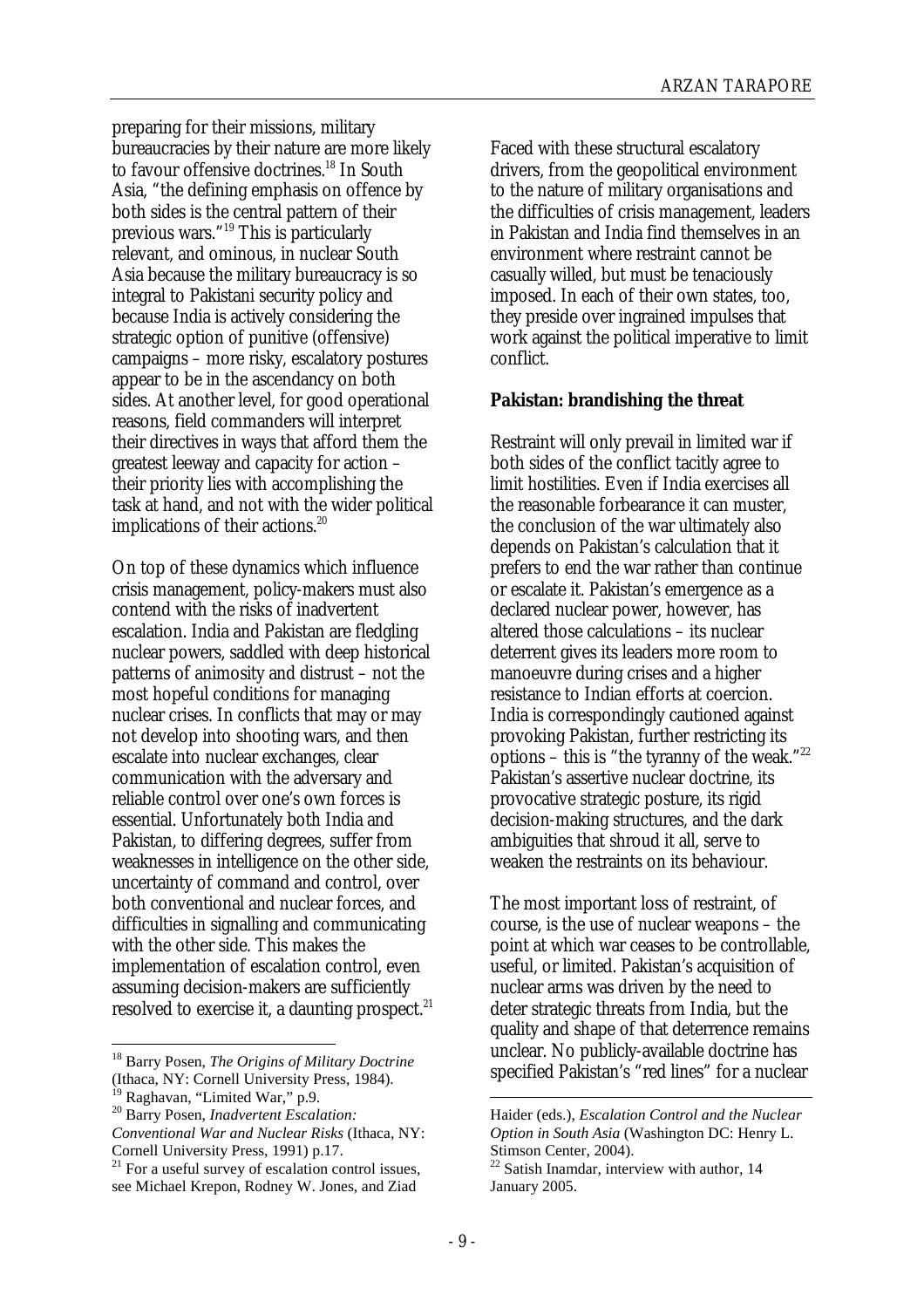response, although some well-placed officials have made general comments that constitute an unofficial declaration. In 1999, an op-ed by three authoritative sources stated that Pakistan would only resort to a nuclear strike in the event of a threat to the state itself – if India prosecutes a general war which comprehensively defeats Pakistan's military or threatens population centres or lines of communication.<sup>23</sup> In 2002, General Khalid Kidwai, head of the Strategic Plans Division, which manages Pakistan's nuclear operations, almost exactly echoed these criteria. He warned that nuclear weapons would be used if:

a. India attacks Pakistan and conquers a large part of its territory (space threshold);

b. India destroys a large part either of its land or air forces (military threshold);

c. India proceeds to the economic strangling of Pakistan (economic strangling);

d. India pushes Pakistan into political destabilisation or creates a large scale internal subversion in Pakistan (domestic destablisation).24

These are, of course, vague standards based on desperate contingencies. While external analysts may bemoan the lack of clarity in Pakistan's nuclear policy, uncertainty over its doctrine, and its red lines in particular, is in Pakistan's interests. Clearer red lines – for instance, defining the specifics of how much conquered territory is too much – would imply that a certain level of damage or incursion is acceptable. They would invite piecemeal "salami slicing" tactics by India, and negate Pakistan's deterrent. Vagueness keeps India and the world uncertain regarding any use of force, giving pause to

 $\overline{a}$ 

Indian leaders and incentive for external powers to intervene to halt the conflict.

One clear message sent by those red lines, however, is that Pakistan would use nuclear weapons to counter a conventional threat – an Indian campaign that seeks to remain limited. At least three times – in the Brasstacks crisis (1987), the "compound crisis" of 1990, and the Kargil war (1999) – Pakistan has, according to reports of varying authenticity, brandished the threat of a nuclear response. In this way, Pakistan's nuclear arsenal is an integral element of its crisis management and military strategy, not a qualitatively distinct and unusable political tool. In Pakistani thinking, then, a nuclear strike is one step on the same strategic continuum that begins with Pakistan's proxy war in Kashmir. The deterrent thereby becomes an offensive instrument – "as was demonstrated in Kargil, the threat of a nuclear strike would be held out at the very beginning of small-scale conflict,"25 – designed to checkmate an Indian (limited war) response.

Doctrinally, Pakistan appears to view the nuclear option as a flexible and usable instrument in conflict – General Kidwai has indicated that the doctrine provides for several different options for nuclear use, and Pakistan presumably seeks to enlarge and diversify its arsenal to that end.<sup>26</sup> Such a graduated response doctrine, beginning with a relatively less devastating attack – perhaps on counter-military targets on Pakistani territory – would make the threat of nuclear retaliation more credible. $27$  It would also leave more room for further escalation, presumably with a view to elicit foreign

<sup>&</sup>lt;sup>23</sup> Agha Shahi, Zulfiqar Ali Khan, and Abdul Sattar, "Securing Nuclear Peace," *The News* (Pakistan), 5 October 1999.

<sup>&</sup>lt;sup>24</sup> Quoted in Paolo Cotta-Ramusino and Maurizio Martellini, "Nuclear Safety, Nuclear Stability, and Nuclear Strategy in Pakistan," *Landau Network – Centro Volta*, January 2002.

<sup>&</sup>lt;sup>25</sup> Raghavan, "Limited war," p.12.

<sup>&</sup>lt;sup>26</sup> Cited in Cotta-Ramusino and Martellini, "Nuclear Safety," p.6.

 $27$  Stephen Cohen reported a five-stage nuclear escalation ladder which, since Pakistan's nuclear demonstration in 1998, would now begin with attacks against Indian forces in Pakistan and end with a counter-value attack against Indian cities – cited in Koithara, "Coercion and Risk-Taking," p.34 fn60.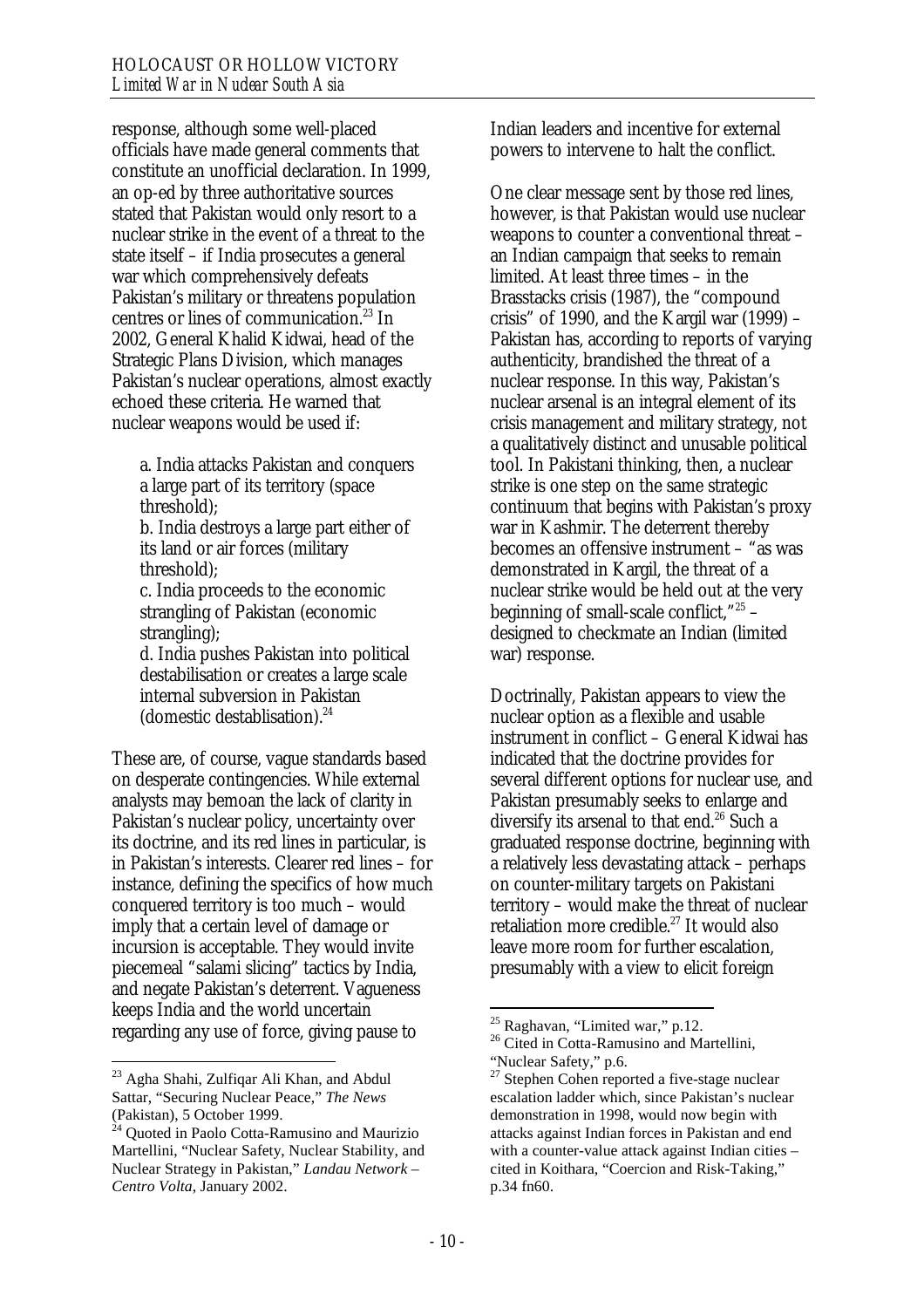intervention to end the war. Once again, Pakistan's nuclear strategy here regards nuclear arms as usable, offensive weapons in conflict, and seems prepared to threaten escalation up to and beyond the nuclear threshold.

This aggressive strategy becomes particularly worrisome when set against the background of consistent miscalculations and risk-taking. The Kargil episode clearly illustrates the myopic strategic perceptions of the Pakistani military, and the planners' failure to prepare for obvious contingencies (such as a vigorous Indian defence, or a planned Indian counter-offensive), or to anticipate international reactions and manage perceptions. Throughout the planning and conduct of operations in Kargil, the Pakistani Army remained in jealous control, sacrificing preparedness for secrecy and maintaining control over escalation. Altaf Gauhar, a former cabinet minister, sees it as emblematic of Pakistani strategic thinking since at least the 1965 war – based on the assumption "that the Indians are too cowardly and ill-organised to offer any effective military response which could pose a threat to Pakistan."28 This perception of India, disproved repeatedly but apparently still held tightly, continues to fuel Pakistan's revisionist strategy over Kashmir, of using force to resolve the territorial dispute.

The narrow structure of Pakistan's national security leadership serves to perpetuate these patterns of thinking. Its military government brings organisational biases that draw its attention to the exigencies of efficiently earning victory in conflict – hence the primacy in Kargil of tactical priorities at the expense of wider strategic considerations.29 The Army has always

 $\overline{a}$ 

commanded tight control over nuclear operations, to the extent that twice – in the 1990 crisis and Kargil – it began preparations for higher readiness without the knowledge of the (civilian) national leadership.<sup>30</sup> Even organisationally, then, nuclear weapons stay within the realm of military strategy – and "as a consequence, military considerations, more than any other, are likely to drive [Pakistan's] nuclear policy."31 The nuclear decision-making process is thus distorted, with neglect for other non-military factors, and therefore carries a likely predisposition, as noted above, towards a more assertive and escalatory posture.

# **India: the imperative of credibility**

At the same time, in New Delhi, leaders contemplating a strategy of limited war will be mindful of imposing manageable limits on their objectives for the conflict, lest it escalate to the nuclear threshold. Exerting powerful and growing pressure in the other direction, however, they will also be aware of the need to project enough military credibility to meet those objectives. This taut balance is inherent in limited war: objectives should be carefully calibrated to contain the conflict and ensure it does not cross the nuclear threshold; but it remains a war, where the effective application of force is imperative.

Other powers have grappled with similar challenges – after the scarring experience of Vietnam, the US military turned its attention to crafting a more sensible doctrine to govern the use of force. The result was the Weinberger-Powell Doctrine, developed in the shadow of Vietnam and refined to deal with post-Cold War exigencies. The doctrine can be seen as the strategic progeny of earlier limited war thinking – it sought to redefine the equation between strategic

<sup>28</sup> Altaf Gauhar, "Four Wars, One Assumption," *The Nation* (Pakistan), September 5, 1999.

<sup>&</sup>lt;sup>29</sup> In a contrary view, Pravin Sawhney asserts that the finer mesh between Pakistan's national and military leadership should allow for better judgments on the fit between strategic and military priorities – interview with author, 12 January 2005. Arun Sahgal echoes this, arguing that the Kargil

experience taught the Pakistani leadership the importance of careful contingency planning at all levels – interview with author, 11 January 2005. <sup>30</sup> Sagan, "Perils of Proliferation," p.8.

<sup>&</sup>lt;sup>31</sup> Koithara, "Coercion and Risk-Taking," p.24.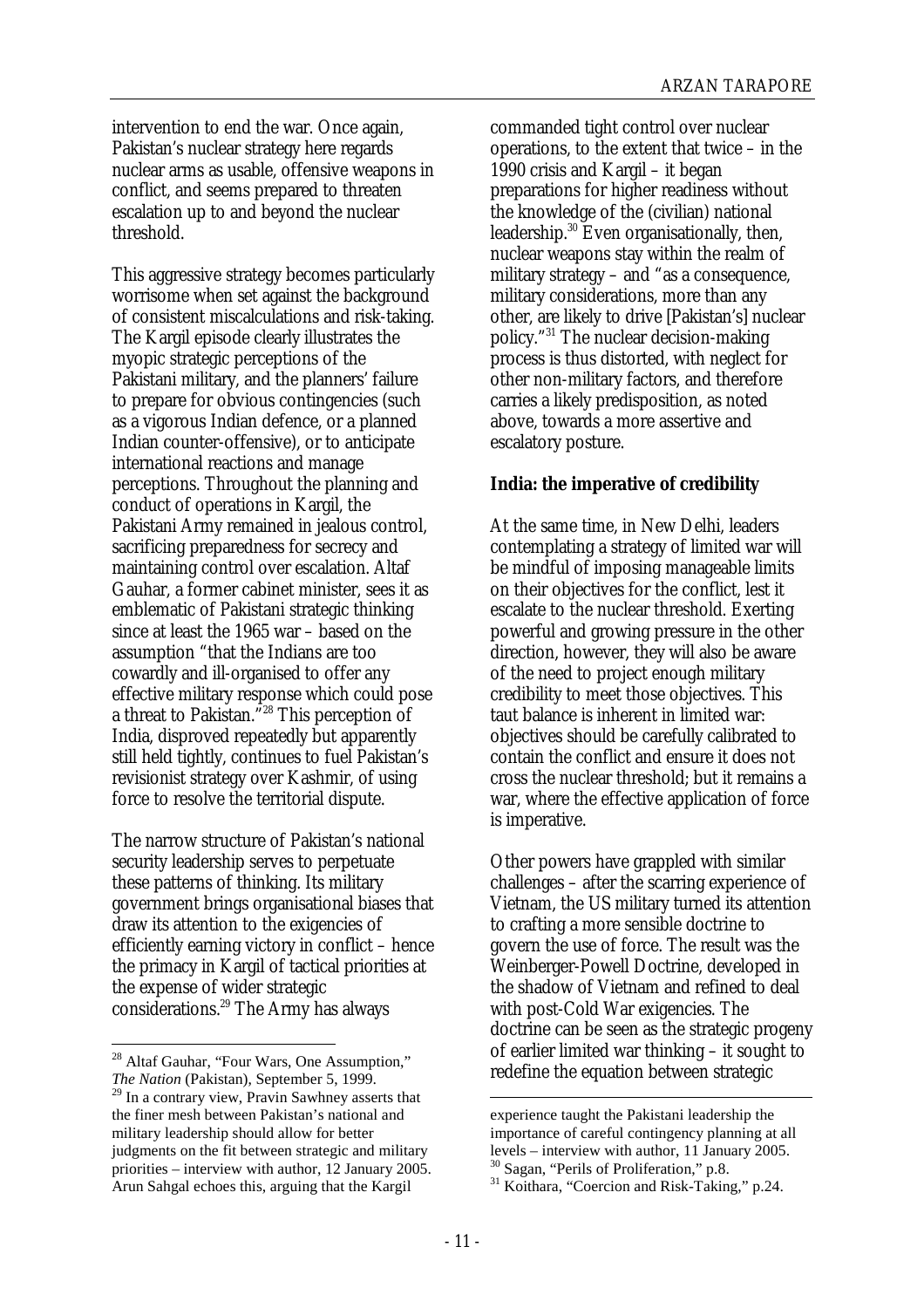objectives and the use of force, for a nation with overwhelming strength likely to confront more asymmetric conflicts.<sup>32</sup> Its original six-part formulation dictated that: only vital national interests should warrant a war; enough resources should be committed for victory; political and military objectives must be clearly defined; these objectives should be continually re-examined; popular support must be secured; and military action should be a last resort only. With these guiding principles, the US would deploy its forces more judiciously and effectively. Other parameters of the potential deployment – its duration, geographic scope, forces used – would not be artificially imposed, as they were in Vietnam. Proper planning should ensure that they develop logically from the strategic and military objectives laid down. This way, wars could both be limited and winnable.

The lessons of Weinberger-Powell, of course, were not always applied – the Somalia intervention (1992-93), directionless and half-hearted, was a humiliating debacle. But more interestingly, the Kosovo war (1999) demonstrated how a limited war could first be mismanaged, and then decisively won, once credible force was brought to bear.33 In the early stages of the war, the political imperative of preserving the NATO alliance imposed artificial restraints on the use of force – only air power was used against only selected battlefield targets – and as a result, "NATO lost the war in the initial going, and the Kosovar Albanian people paid the price."<sup>34</sup> NATO appeared to lack the commitment to

 $\overline{a}$ 

win. Seeing that these restrictions were hobbling the war effort, NATO expanded its target sets to include strategic assets in Serbia proper, and it openly discussed the possibility of a ground war. The war was won without a land offensive – so that degree of force was not required – but the more punishing air campaign and the threat of troops was enough because it signalled to Belgrade that NATO was committed to its objectives. Credibility was demonstrated by the application of sufficient, well-targeted force, and critically, also by the willingness to escalate further. General Wesley Clark, NATO's supreme commander in the war, noted that "surely, a key lesson … is that once the threshold to use force is crossed, nations cannot easily escape from the need to succeed."35 This imperative to show credibility, and ultimately to win, is a powerful escalatory impulse.

In nuclear South Asia, crises have twice tested India's credibility to secure its objectives without being daunted by Pakistan's deterrent. In the Kargil war, India immediately and successfully fought a defensive operation against Pakistani forces – India had no choice but to respond quickly and forcefully. Indian leaders faced a tougher political decision, a tougher test of will, in Operation Parakram – seeking not to reverse a Pakistani incursion, but to impose a set of demands on Pakistan. This time India was the side threatening offensive military action to advance its political objectives. Diplomatic relations were scaled back, transport links cut, and for ten months, the Indian military was mobilised en masse along the international border, twice coming close to initiating offensive operations, in January and June 2002.36 Pakistan responded with a counterdeployment and the international community, led by the US, made frantic diplomatic efforts to cool temperatures.

 $32$  For a useful overview of Weinberger-Powell, see Arnel Enriquez, "The US National Security Strategy of 2002: A New Use-of-Force Doctrine?" *Air and Space Power Journal*, Vol. 18, No. 3 (Fall 2004).

<sup>&</sup>lt;sup>33</sup> Two excellent accounts that make this point are Ivo H. Daalder and Michael E. O'Hanlon, *Winning Ugly: NATO's War to Save Kosovo* (Washington DC: Brookings Institution Press, 2000) and Wesley K. Clark, *Waging Modern War: Bosnia, Kosovo, and the Future of Combat* (New York: Public Affairs, 2001).

<sup>34</sup> Daalder and O'Hanlon, *Winning Ugly*, p.3.

<sup>&</sup>lt;sup>35</sup> Clark, Waging Modern War, p.425.

<sup>&</sup>lt;sup>36</sup> The only book-length study is Sood and Sawhney, *Operation Parakram*.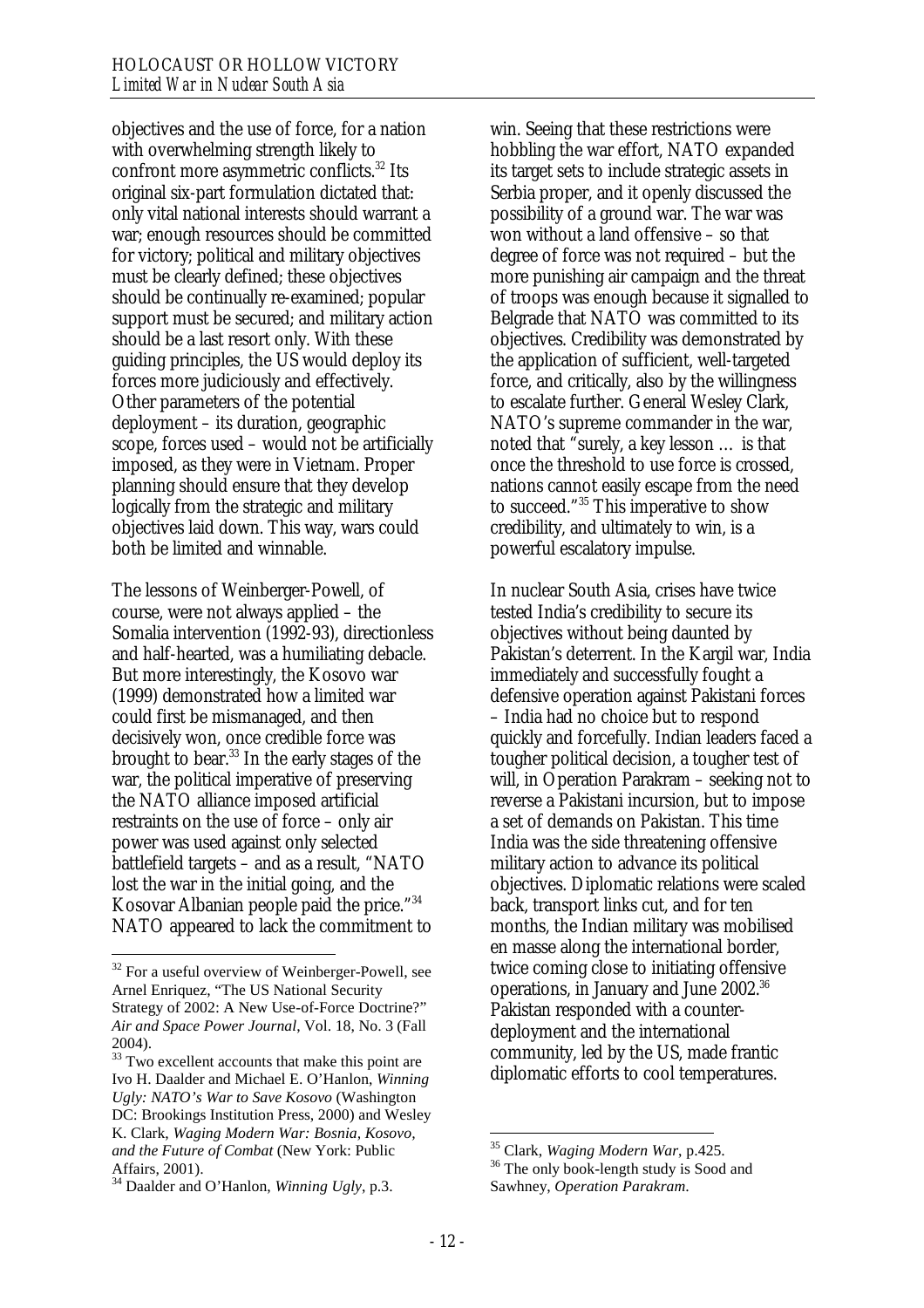India's coercive diplomacy was aimed at two audiences: Pakistan, which was served notice that proxy war under a nuclear cover would not go unanswered; and the United States, whose war on terrorism had sharpened its interest in a stable South Asia. Indeed, S Kalyanaraman argues that Pakistan's concessions – pledges by President Musharraf disavowing crossborder terrorism as a policy option – were extracted not at the barrel of the Indian gun, but under the pressure of the international community, especially the US, which feared the effects of escalation.<sup>37</sup> But India's success – like Pakistan's submission – was only limited. Pakistan did crack down on some of the terrorist groups it sponsored, but even then, thousands of militants that had been detained in January 2002 were later released, and institutional reforms designed to curb extremism were never effectively implemented.38 Of India's list of demands, Pakistan complied with only the most immediately offensive and tokenistic, while leaving more substantive strategic concessions off the table. Undeniably, Pakistan's lengthy mobilisation in response to Operation Parakram imposed massive economic costs which Pakistan's fragile economy is not well-placed to sustain and absorb such costs.39 And arguably, Operation Parakram was a success because it effected a subtle shift in Pakistan's costbenefit calculus, forcing a more passive support of cross-border terrorism.<sup>40</sup> But if

 $\overline{a}$ 

the proxy war is nevertheless part of Pakistani strategy, such a psychological adjustment would probably be reversed as memories of India's mobilisation and international opprobrium fade.

India, of course, did not go to war – it displayed its anger and resolve and, when its impossible demands went unmet, its credibility was found wanting. Credibility, as India's experience showed, is about more than the application of force – it cannot work without deft management of conflict escalation. A threat carries no incentive to act unless there is room for further punishment. With Operation Parakram, India shot up the escalation ladder, and the months of deployment had the effect of normalising the condition of high alert – eroding the capability and morale of the forces, and the credibility of India's threat. Fully mobilised and poised to invade Pakistan, India had only two options available to it: to launch a war or attain some demonstrable, deliverable objectives. The first option, given the size of the forces arrayed, was a threat as grave and worthy of nuclear retaliation as Pakistan is likely to face, and therefore too risky. The second option was impossible, given India's politically implausible demands and President Musharraf's tenuous domestic position. India's bold and frightening display of resolve became self-defeating – all it could do was declare a "strategic relocation" and accept international praise for its selfrestraint. The Indian defence establishment was left with a stronger imperative and yearning to demonstrate its credibility in the next conflict.

Given the theatrics of security competition in South Asia, displays of resolve in times of conflict often take on a hue of posturing. But given the deadly nature of that competition, national security leaders in India must transcend the theatrical impulse – which, as Operation Parakram showed, can be counter-productive by eroding Indian credibility – and secure tangible strategic interests. The challenge for Indian

<sup>&</sup>lt;sup>37</sup> Kalyanaraman, "Operation Parakram." 38 Burgess, Stephen F., "Struggle for the Control of Pakistan: Musharraf Takes on the Islamist Radicals," in Barry R. Schneider and Jerrold M. Post (eds.), *Know Thy Enemy: Profiles of Adversary Leaders and Their Strategic Cultures,*  2<sup>nd</sup> ed. (Maxwell Air Force Base, Ala.: USAF Counterproliferation Center, [2002] 2003), pp.100- 01.

<sup>&</sup>lt;sup>39</sup> Indeed, some analysts like BS Malik have suggested that such economic pressure imposed by military crises could provide India with a useful lever to coerce Pakistan in the future – interview with author, 14 February 2005.

<sup>40</sup> Jasjit Singh, comments at "Limited War in Nuclear South Asia," IPCS seminar, 14 February 2005.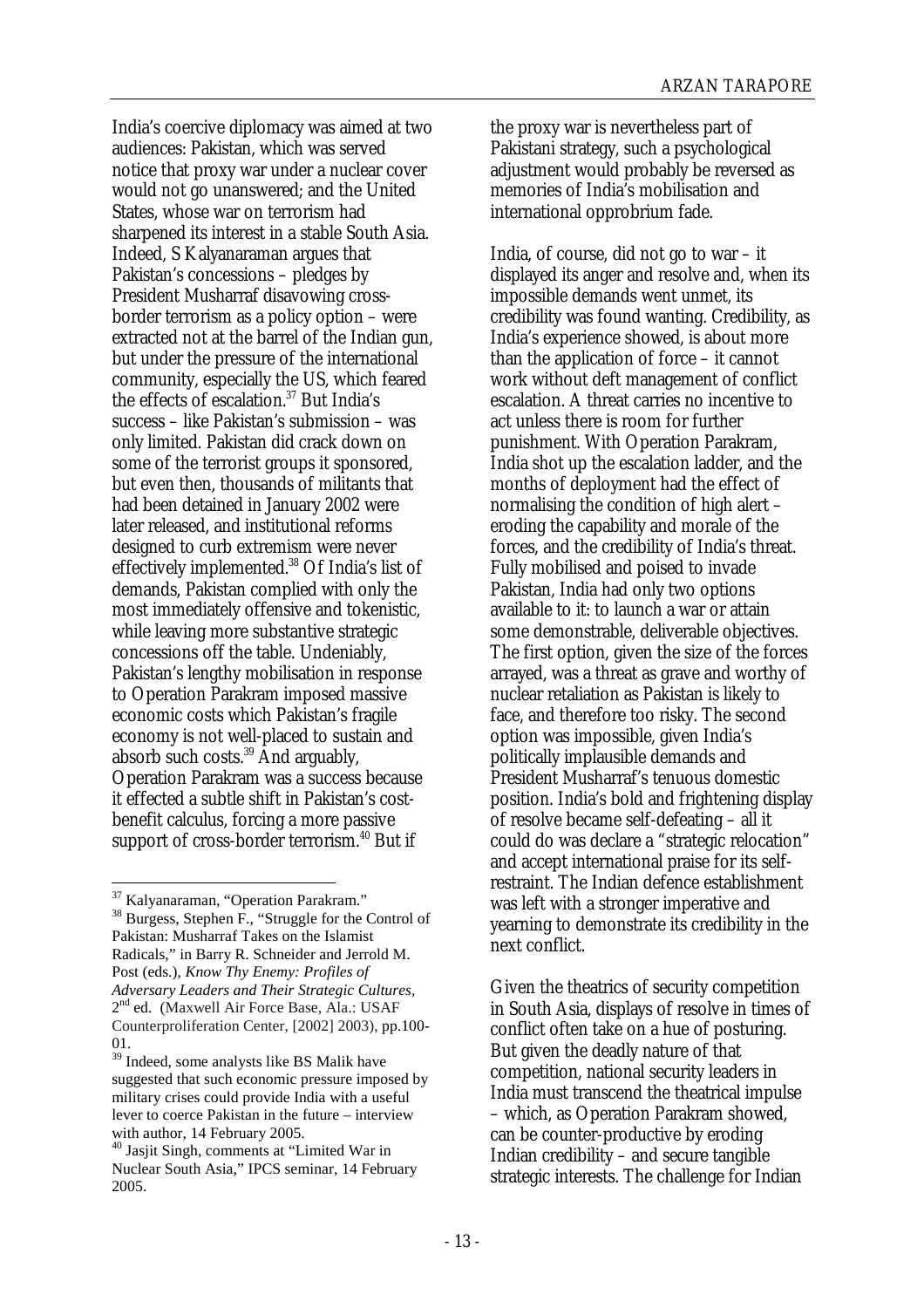advocates of limited war, as I argue in the next section, is that on top of all these dangerous tendencies to escalate, inherent in the strategic environment and in the

dynamics of both Pakistan and India, the nature of limited war in nuclear South Asia makes the attainment of real strategic objectives virtually impossible.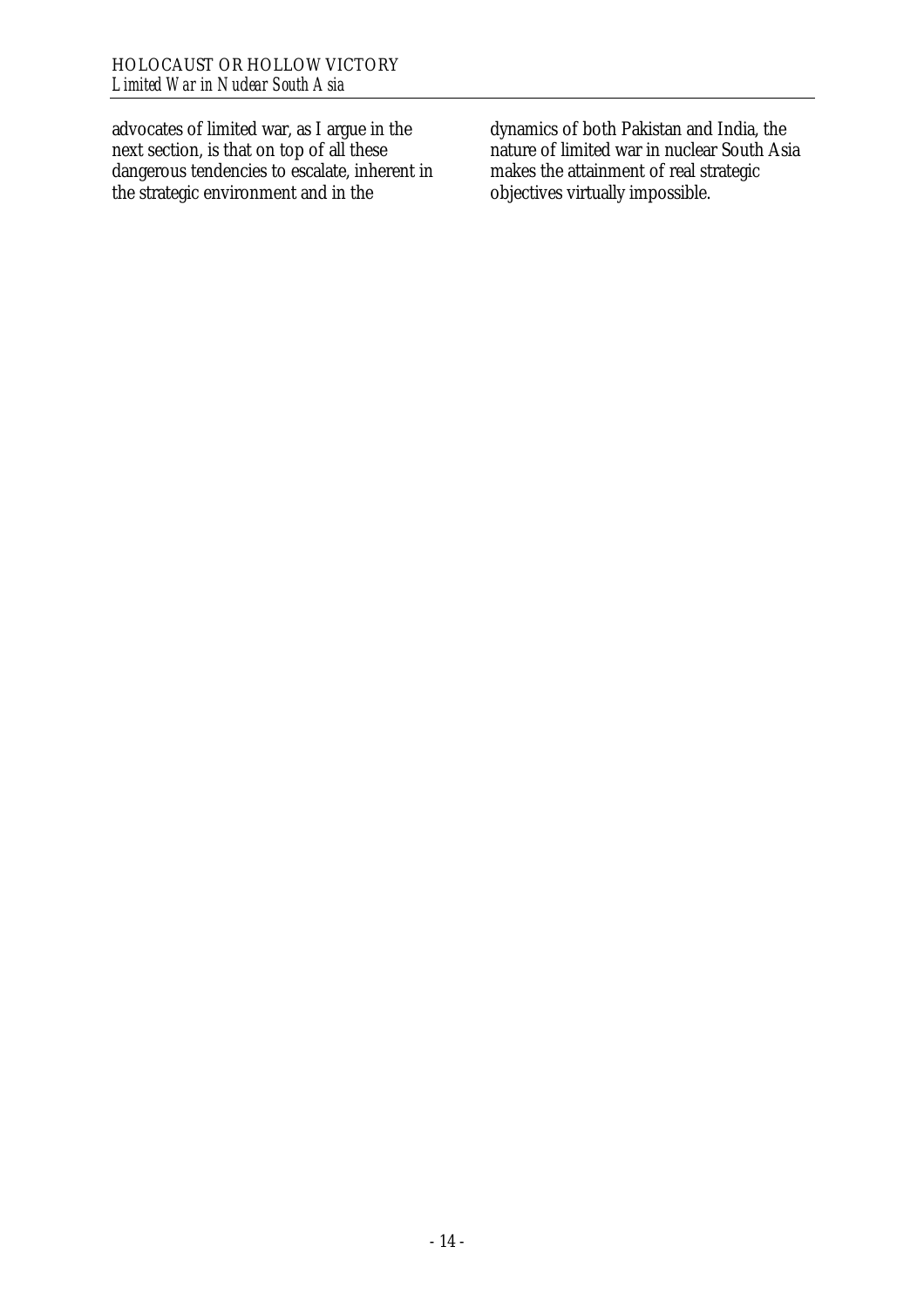What could India hope to achieve from a limited war? If limited war is to stay limited, below the nuclear threshold, the national security leadership must finely calibrate the objectives that, more than anything else, will inform the shape and size of the war. India may hope to restore the status quo ante bellum in a Kargil-type defensive contingency, or mitigate the clearest and most present threats and extract declaratory policy statements in a Parakram-type coercive contingency. This neatly encapsulates the unsatisfying nature of limited conflicts – that gains and losses are always marginal. In a nuclear environment, any objectives that seek to impose or extract a fundamental strategic concession from the adversary runs an unreasonably high risk of escalating to a nuclear exchange – that, after all, is the purpose of a nuclear deterrent. Inconclusiveness, or at best modesty, in conflict resolution is the price of relatively controllable, politically useful limited wars. In this section I explore that thesis, examining the potential uses of military force in nuclear South Asia, how it could serve strategic objectives, and the emergence of more measured strategy of coercion.

#### **Uses of military force**

Notwithstanding talk of future energy pipelines, the decades-long history of estrangement between India and Pakistan has narrowed the field of cooperation which could be leveraged in times of conflict. Non-military coercive measures – such as economic sanctions, trade embargoes, or severing transport links – may all be initial steps taken in a crisis, but their impact would be marginal and their value would be largely symbolic.<sup>41</sup> Military measures,

therefore, take on a greater significance and a more common role in South Asia. If India were to execute the option of limited war, how would military force be used – what would be the objectives and concepts of operations? There are three broad scenario options available, roughly speaking – defensive, conventional, and subconventional – though with considerable latitude for variations in each.

The first type of scenario sees India responding, Kargil-style, to incursions into its territory by Pakistani regular troops or militants. In many ways, this type of scenario demands less imagination and initiative from Indian planners, since the objective of operations would be obvious – to expel the intruders. Based on the Kargil model, the decisive military effort would be ground operations to recapture territory, assisted by direct fire from artillery and close air support. With the incursions most likely coming across the Line of Control, the fighting would likely remain contained to Kashmir. But while the strategic objective would be defensive, the Indian military may, for operational reasons, seek to widen the war to other sectors of Kashmir, or even further. Offensive air operations may be used to target Pakistani elements supporting the intruders, or in extreme circumstances, ground forces may even breach the Line of Control if defensive operations in Indianheld Kashmir do not meet ready success. Any escalation, therefore, would be tactical, and Indian leaders would have to exercise astute judgment to prevent it triggering an undesired spiral of escalation. A successful limited war in this scenario would yield no strategic change – only a restoration of the status quo ante bellum – and any gains made

<sup>41</sup> Kalyanaraman, "Operation Parakram," p.483. An exception, as noted by Gaurav Kampani, would be an Indian decision to abrogate the Indus Waters Treaty. That could have devastating effects, through the denial of water or the deliberate act of

flooding, though it would be met with such international opprobrium to be only a very desperate measure – see "Indo-Pakistani Stand-off in Perspective," p.16.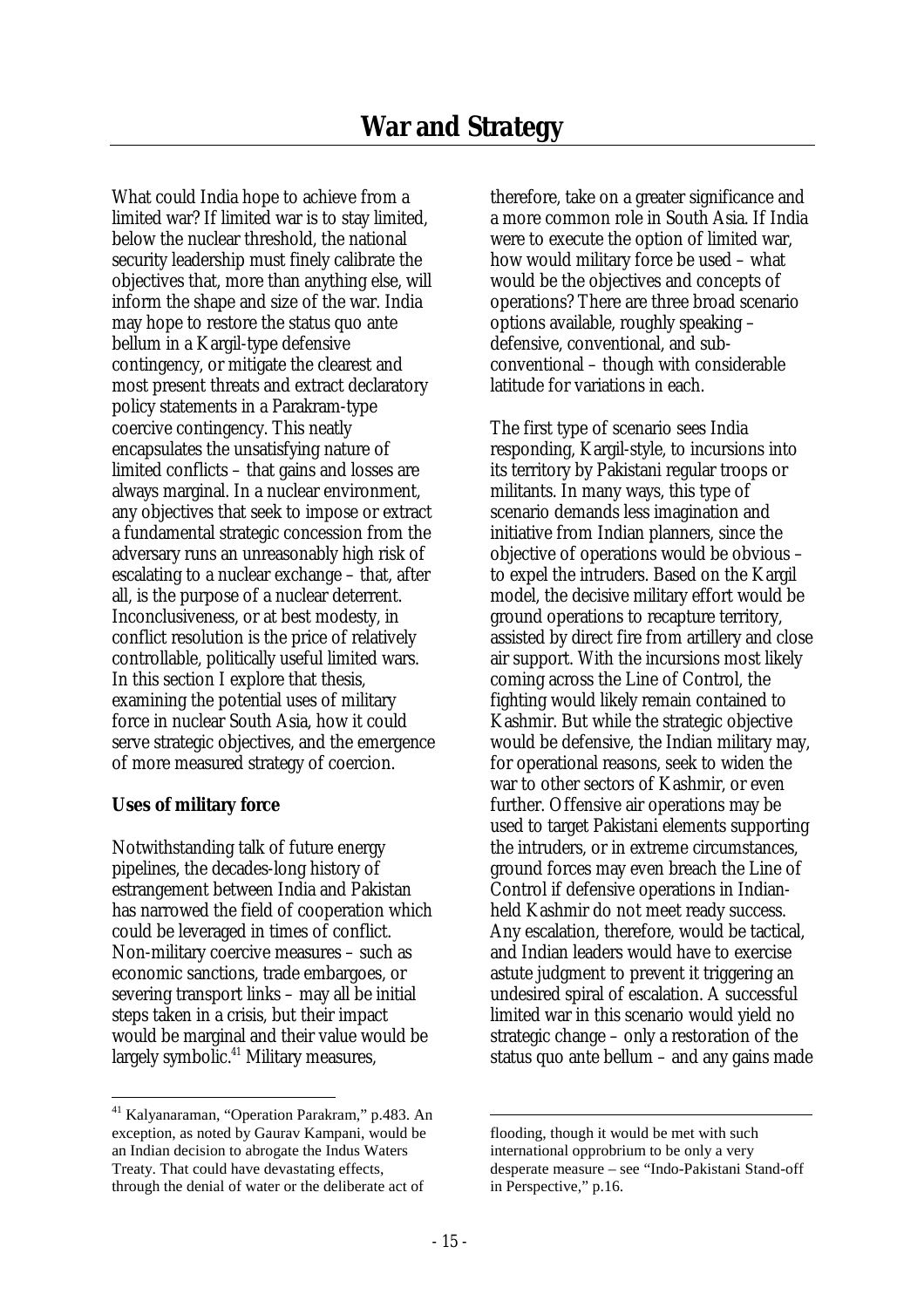by India would be purely political, off the battlefield.

A second type of scenario – far less likely – involves a full-scale conventional war. Such a war may flare as an escalation of a localised conflict in Kashmir, or as the bloody culmination of a Brasstacks-style mobilised crisis. If sufficiently provoked – for example by a successful terrorist strike against the Indian leadership – India may also be forced to initiate offensive military operations as a punitive attack. As recently as Operation Parakram, in 2002, the Indian Army's concept of operations for a full conventional war was to launch a concentrated armoured advance in the Rajasthan sector, drawing Pakistani formations into open positions and defeating them through a high-intensity battle of attrition.<sup>42</sup> Seizing territory would never be an objective – any land occupied would be regarded only as a tactical asset, a bargaining chip, for negotiating the post-war settlement. The military objective would instead be the destruction of Pakistan's conventional warfighting capability, through "deep, sledgehammer blows" in a joint airland offensive.<sup>43</sup> But with such strategicallysignificant objectives and such massive levels of force brought to bear, the risks of escalation – a threatened Pakistani nuclear retaliation – would be unacceptable. No planner could confidently expect such a war to remain limited. Land invasions also carry a more potent psychological effect that demonstrates strategic commitment and a menacing offensive intent. This would be especially potent against Pakistan, which has historically feared Indian plots to undermine or dismember the Pakistani state, and

 $\overline{a}$ 

figures prominently in their red lines for nuclear retaliation.<sup>44</sup>

Beyond the threat of escalation, capability shortfalls also plague the prospect of a punitive conventional war. Despite India's burgeoning economy and much-touted conventional military superiority over Pakistan, it boasts surprisingly little usable military advantage over Pakistan. The amount of deployable force in the western theatre finds basically operational-level parity with Pakistan – its fails to provide for the 3:1 correlation of forces normally understood as required for offensive operations, and falls far short of the even greater superiority required for offensive operations in the mountains.45 India can only exploit its size advantage if an intense, attritive war were to last a few weeks, unlikely in the current nuclear environment. Even then it might be compromised if international arms embargoes cut off vital supplies of ammunition and spares. Conventional wars are therefore unlikely – they would be a heavy drain on resources and prestige when national priorities are focused on growth, they would unduly risk escalation to unacceptable (nuclear) levels.

Nevertheless, Indian planners continue to pursue the option. Most recently, discussions surrounding the release of the new Army doctrine in 2004 mooted a strategic option known as Cold Start, which envisions a more readily deployable and mobile joint force in the western sector, capable of rapid mobilisation and offensive action.<sup>46</sup> With smaller, more independent

<sup>42</sup> Sood and Sawhney, *Operation Parakram*, p.81. Gurmeet Kanwal argues that this should remain India's primary military objective in a major conventional war – interview with author, 10 January 2005.

<sup>43</sup> Gurmeet Kanwal, "Pakistan's Nuclear Threshold and India's Options," *Air Power: Journal of Air Power and Space Studies*, Vol. 1, No. 1 (Monsoon 2004), pp.109-24, at p.123.

<sup>44</sup> Satish Inamdar, interview with author, 14 January 2005.

<sup>&</sup>lt;sup>45</sup> Offensive superiority in mountain areas should range around 9:1. For a close analysis, see Sood and Sawhney, *Operation Parakram*, pp.145-70. For a contrary view, see Rodney W Jones, "Strategic Stability and Conventional Force Imbalance: Case of South Asia," *Workshop on New Challenges to South Asian Strategic Stability*, University of Bradford, July 2004.

<sup>46 &</sup>quot;Cold Start: The Theory Does Not Match the Capability," *Force*, Vol. 2, No. 4 (December 2004), pp.32-35.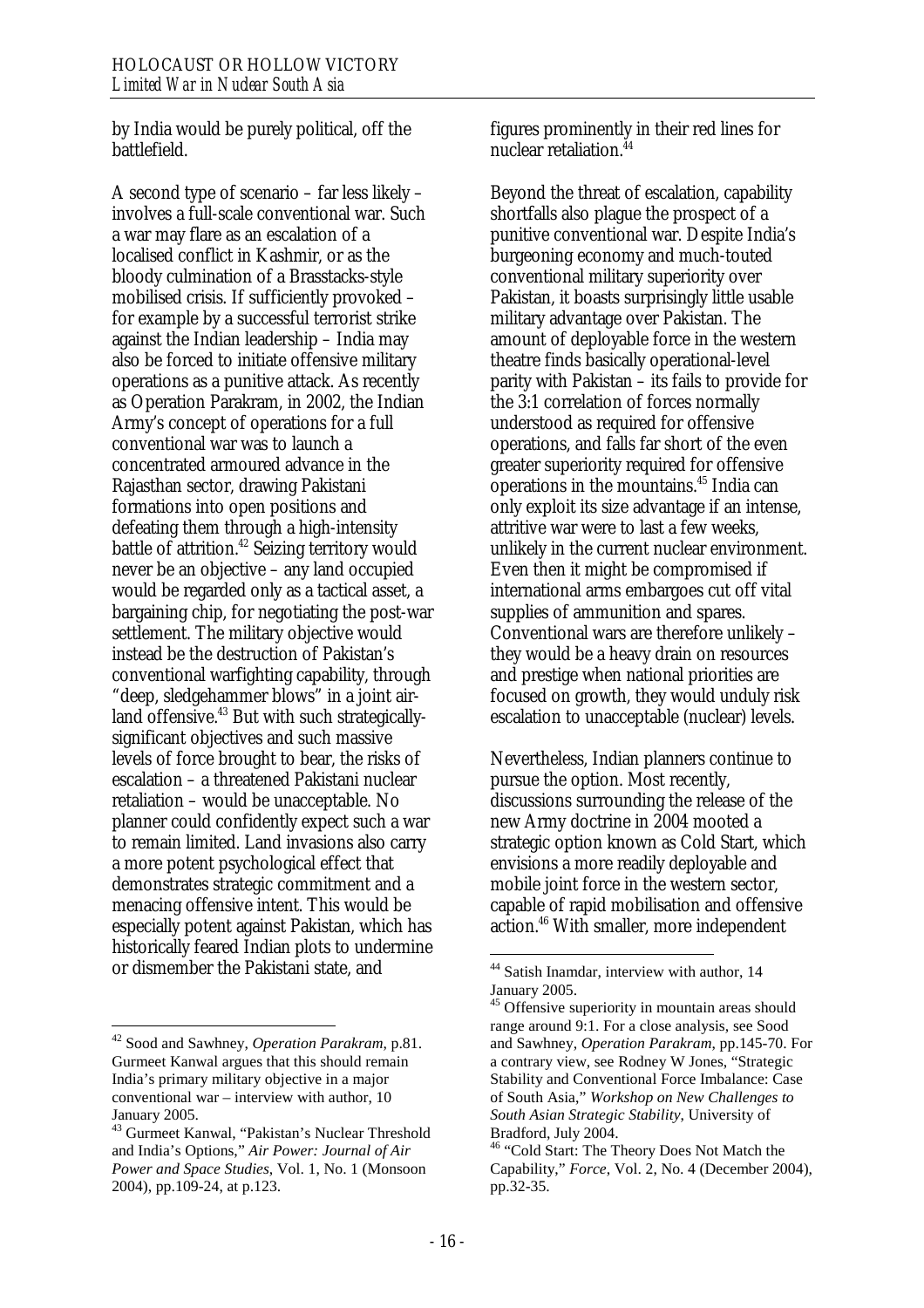battle groups, Cold Start's concept of operations would probably involve multiple, shallow offensives against Pakistan along a broad front, rather than the two-pronged deep penetration of the Strike Corps as traditionally constituted.47 Cold Start's order of battle should allow a reduction in the drawn-out mobilisation process which, during Operation Parakram, allowed Pakistan to make defensive preparations and allowed the international community to effectively pressure India to desist. With Cold Start, India would hope to exercise its military option unfettered by external diplomatic pressure, and confront Pakistan with military pressure below any nuclear red lines. Implicitly, Indian planners acknowledge that avoiding an escalatory or nuclear response requires more modest objectives, focused on applying incremental military pressure on Pakistan.

That premise, of limited objectives and incremental pressure, underpins the third type of scenario – low-intensity conflict. Sub-conventional operations could be designed to directly target the infrastructure and support networks of militants, either as a punitive strike or in "hot pursuit" following a terrorist attack. Indirectly, such operations could also increase the costs of Pakistani state sponsorship of cross-border terrorism. Doctrinally, the Indian military needs flexibility to conduct a range of operations in a range of contexts – in contrast to the all-or-nothing mass mobilisation of Operation Parakram – with more empowering rules of engagement and the political will to execute them. Special Forces, for example, a capability vital for low-intensity offensive operations, continue to be undervalued and underdeveloped, severely restricting India's options in subconventional warfare. They were used in regular infantry roles in the Kargil war, and defensive counter-terrorism functions since, but their potential to conduct offensive, covert operations in enemy territory has yet

 $\overline{a}$ 

to be fully realised.<sup>48</sup> Indeed, Pravin Sawhney argues that a better use of Special Forces – more independently and aggressively – should form the centrepiece of an Indian strategy of "invisible war," using covert, low-intensity operations to harass and pressure militants and their Pakistani backers.<sup>49</sup>

Another low-intensity option for India is offensive air operations. Indian strike sorties could target infrastructure in Pakistan-Occupied Kashmir that supports the militancy. An air campaign is easier to control, with more precise targeting and more flexibility for commanders to switch target sets, escalating or de-escalating operations as needed, and allowing easier disengagement at the conclusion of hostilities.<sup>50</sup> Offensive air operations may, however, may also expand to include more strategic targets in Pakistan, such as power stations and bridges, less directly related to the militancy and more vital to the Pakistani state. Even more provocatively, they could easily target assets, such as particular airfields, associated with Pakistan's nuclear arsenal.<sup>51</sup> Whether deliberate or inadvertent, such an attack on Pakistan's nuclear infrastructure would be a senseless act of provocation, threatening Pakistan's most highly-valued strategic assets while achieving, by itself, negligible military gains. Clearly, air operations are a tool that carry considerable potential to inflict strategic pain quickly and easily, but their real utility lies in applying graduated pressure as part of a low-intensity campaign.

At an even lower end of the conflict spectrum, the Indian military could conduct operations other than war – the use of coercive military force in less destructive,

<sup>47</sup> Gurmeet Kanwal, interview with author, 10 January 2005.

<sup>48</sup> Pravin Sawhney and Ghazala Wahab, "The Maroon Beret," *Force*, Vol. 1, No.3 (January 2004), pp.12-25, especially pp.19-21.

<sup>49</sup> Interview with author, 12 January 2005.

<sup>50</sup> For a discussion of the usefulness of air operations in limited war, see Singh, "Dynamics of

Limited War," pp.1217-18.

<sup>&</sup>lt;sup>51</sup> Sagan, "Perils of Proliferation," p.21.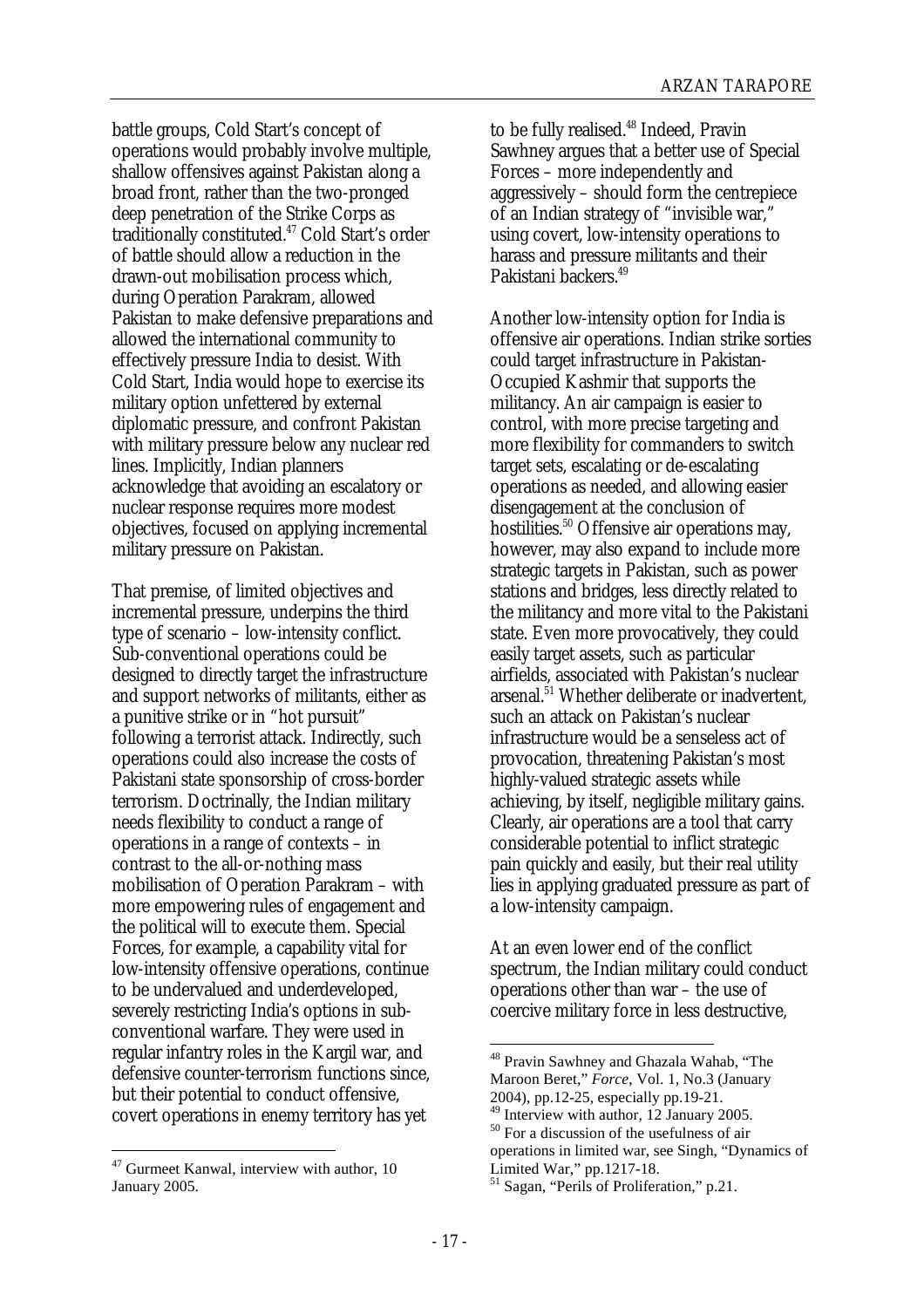isolated actions. India could, for example, effectively blockade the port of Karachi (though this may encroach on the nuclear red line of "economic strangulation"), or it could extend the range of cross-border artillery firing, escalating those strikes to target terrorist camps or tactically-valuable military positions.<sup>52</sup> The ultimate purpose of these types of operations, as with limited war generally, would be incremental, to gradually increase the pressure on Pakistan to concede to a political settlement. In all these three scenario types – defensive, conventional, and sub-conventional – the ultimate impact of military force, whatever its intensity or other parameters, lies with the objectives it is used to achieve.

#### **Military force and strategic objectives**

Any use of military force, offensive or defensive, must serve a higher political purpose. This was the clearest, most pressing lesson to emerge from the United States' experiences in Vietnam and Somalia. In each case, the highest levels of the US national security leadership failed to define clear, attainable strategic objectives. Instead, fearful of the effects of escalation, and unwilling to commit resources to match their objectives, the US slid into a protracted, unwinnable conflict. The strategically vacuous Vietnam war, in particular, was exhausting: "unable to strike with decisive effect to end the war at its source, the American effort was reduced to a campaign of attrition measured by body counts and bomb tonnage."53 For different reasons, both Vietnam and Somalia were driven more by the secondary parameters of limiting war – tight restrictions on types of forces used, rules of engagement, targets, and so on – than by political objectives, and each therefore drifted into directionless morass. No objectives were achieved, US

 $\overline{a}$ 

forces suffered demoralising defeats, and conflicts were left unresolved.

An analogous, if less calamitous, lesson was presented to India, with Operation Parakram. Here, Indian forces were mobilised for a major war, nothing more sophisticated or subtle, which never came; the mobilisation was planned by field commands, not initiated by Army headquarters or the political leadership; and as a military-driven action, operational preparations were not tailored to preestablished strategic objectives.<sup>54</sup> Without clear objectives to define victory or defeat, without any exit strategy, the mobilisation languished for ten draining months before being called off.

The lesson is clear: as Indian leaders ponder the possibility of limited war in the next crisis, as an instrument of coercion or punishment, their political purposes must be clearly defined from the outset. The specific objectives and policy options for that conflict should be determined according to the constraints of each particular case. There can be no fixed red lines for Indian offensive action against Pakistan – a terrorist attack on Parliament, or greater or lesser provocations, cannot elicit automatic responses without regard for the strategic environment. Pakistan and the international community are not passive recipients of Indian action – their responses will affect the outcome of any Indian strategy. So Indian action – above all defined by the objectives sought – will have to be acutely calibrated, taking into account the conditions of the Pakistani state and leadership and the international environment.

Once the strategic objectives for a particular conflict are set, they must be translated into appropriate operational-level military objectives. Here organisational structures matter. A disjointed and uncommunicative national security leadership is more likely to

 $52$  Koithara, "Coercion and Risk-Taking," pp.10, 23.

<sup>&</sup>lt;sup>53</sup> William R Hawkins, "Imposing Peace: Total vs. Limited Wars, and the Need to Put Boots on the Ground," *Parameters*, Vol. 30, No. 2 (Summer 2000), pp.72-82, at p.77.

<sup>54</sup> Sood and Sawhney, *Operation Parakram*, p.73.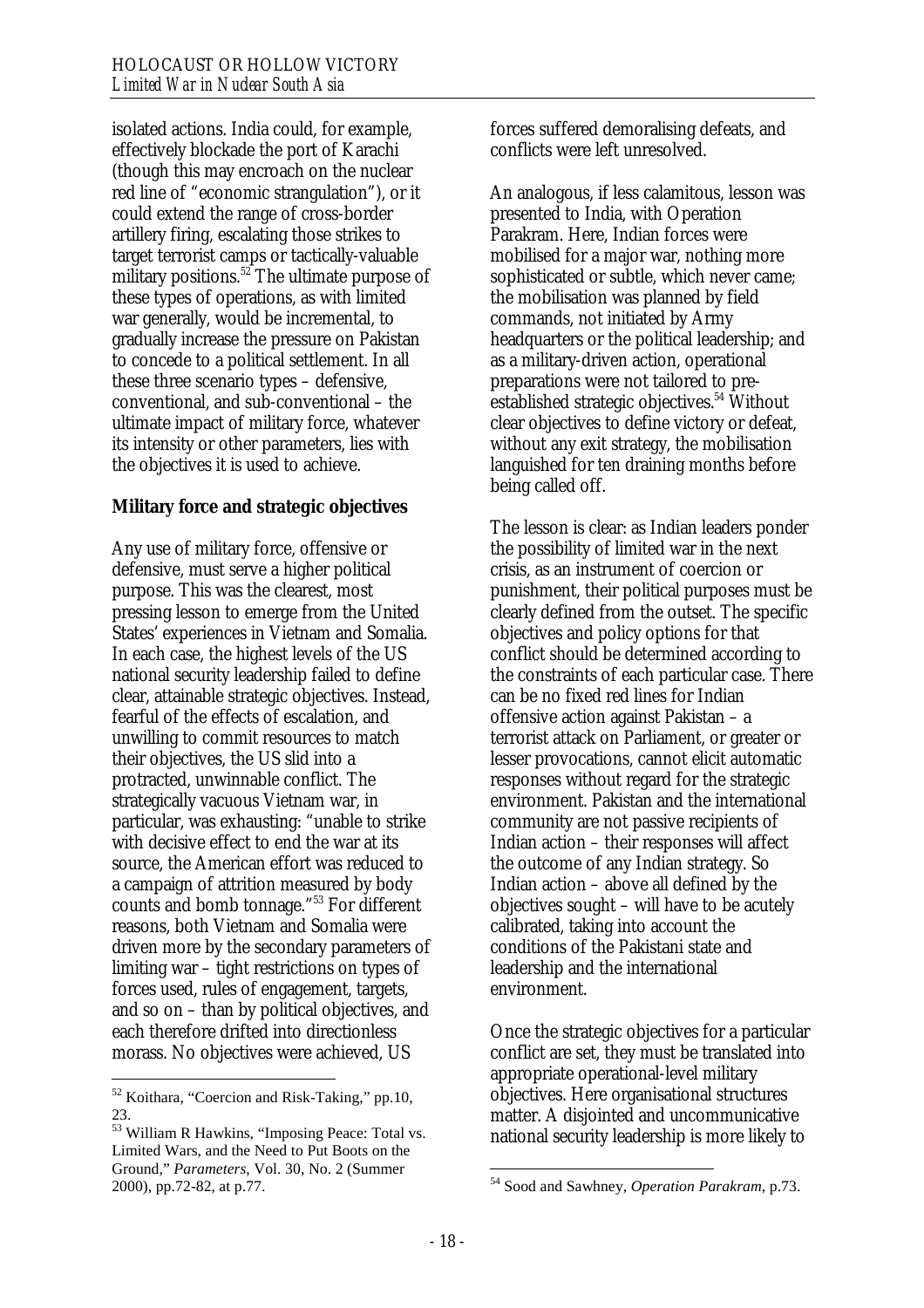blunder into military operations without proper direction, and equally, its national objectives are more likely to go unrealised. In launching the Iraq war of 2003, Michael O'Hanlon argues, US military planners acted negligently by acquiescing to the poor and irresponsible plans for post-war reconstruction drafted by their civilian superiors.<sup>55</sup> The basic point has broader applicability – in line with Clausewitzian wisdom, military operations and strategic considerations are part of the same continuum, with no clear dividing line between them. So to manage the whole range of political-military affairs, national security decision-making must be an organic whole, fusing strategic and military goals and accepting that different levels of planning and decision-making bleed into each other. Such fusion takes on greater importance at the stage of conflict resolution, when both sides' assessments of military progress – relative victory or defeat – must be closely judged against their strategic objectives.<sup>56</sup> This is especially true in low-level conflicts of limited war, where tactical and operational issues take on greater strategic significance.

Some background considerations – Indian strategic interests – will remain constant, though the character and degree of their impact may vary.<sup>57</sup> First and most obviously, India will be concerned with its territorial integrity around the Line of Control and domestic security against the threat of terrorism, defeating or deterring the immediate security threats posed by Pakistani forces and militants. Second, in what is likely to be a highly charged political

 $\overline{a}$ 

environment, Indian leaders will come under domestic pressure to attain deliverable outcomes, mindful to avoid a repetition of humiliating episodes like the Christmas hijacking cave-in. Third, Indian leaders will seek to not derail its broader grand-strategic priorities of economic growth and international prestige with costly or provocative escalatory actions. Fourth, more specifically, they will be careful not to jeopardise India's recently improving strategic relations with key external powers, especially the US and China. Fifth, careful not to make a difficult situation untenable, India has an interest in maintaining Pakistan's internal stability, making sure the state does not succumb to radical Islamic or more hawkish military factions. Finally, perhaps most fancifully, India will shape its actions in ways that are most consistent with a favourable long-term solution to the Kashmir issue, which implies minimal international interference, but growing worldwide acceptance of the authority of the Line of Control. Most of these interests, in most cases, would exert pressure on the Indian leadership to maintain restraint in conflict – to prevent the outbreak of open hostilities unless severely provoked or, failing that, to ensure that modest objectives keep war limited.<sup>58</sup>

Working against its national interests, as outlined above, the initiation of a punitive war is likely to drain Indian resources and political prestige. $59$  With such high costs, any

<sup>55</sup> Michael O'Hanlon, "Iraq Without a Plan," *Policy Review*, No. 128 (December 2004-January 2005).<sup>56</sup> In limited conflicts, political and diplomatic manoeuvres assume a greater role in determining victory or defeat – see Singh, "Dynamics of Limited War," p.1212.

<sup>57</sup> A similar, but narrower and more specific, list of objectives is provided by Suba Chandran, "Limited War with Pakistan: Will it Secure India's Interests?" *ACDIS Occasional Paper*, University of Illinois at Urbana-Champaign, August 2004, p.55.

<sup>&</sup>lt;sup>58</sup> Jasjit Singh states this more boldly, contending "the primary strategic doctrine for India in the coming two decades would be the *prevention of war*," – "Army 2020: Synchronising Military Power with National Aspirations," in Vijay Oberoi (ed.), *Army 2020: Shape, Size, Structure and General Doctrine for Emerging Challenges* (New Delhi: Knowledge World, in association with Centre for Land Warfare Studies, 2005), pp.89- 101, at p.93, italics in original. This echoes an argument he made earlier – Singh, "Dynamics of Limited War," p.1214.

<sup>59</sup> Similarly, Suba Chandran argues that limited war would be "unlikely" to serve most of the Indian objectives he catalogues – "Limited War with Pakistan," pp.56-61.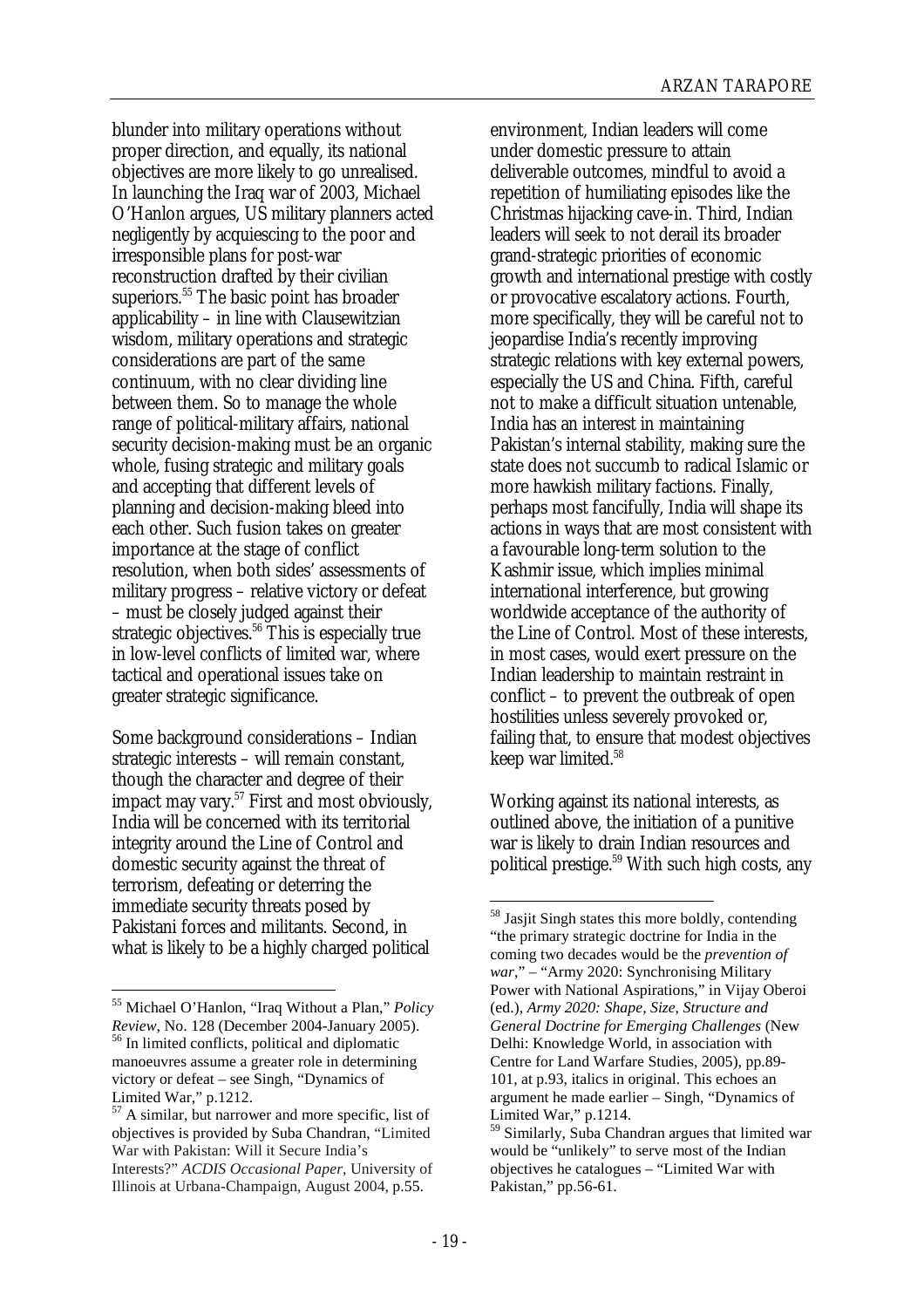prospective military enterprise must yield important and discrete strategic benefits. In a viciously complex struggle like India's, however, defeating the military threat is only part of the puzzle. Thus the oft-mooted option of destroying terrorist training camps or engaging in "hot pursuit" of militants across the Line of Control may be militarily feasible, but it hardly advances the strategic cause against the terrorist threat. The *jihadist* enemy in Kashmir has no obvious centre of gravity to target – it may variously involve India's poor governance of the local Kashmiri people, the cadres of militants themselves, and the official support received from the Pakistani state. Many of the highest-value terror targets exist in population centres like Lahore, not in the open terrain of Pakistan-Occupied Kashmir.60 Even after a potential Indian strike, terrorist infrastructure, like terrorist cadres themselves, can be readily reconstituted later, elsewhere.<sup>61</sup> One militarily undefeatable obstacle is the Pakistani leadership's will – as long as the militancy is seen as a viable policy option, it will attract the support of the Pakistani state.<sup>62</sup> Military action against such targets offers a highly visible, highly symbolic option for India, but clearly, one which does not necessarily promise to resolve these security issues.

#### **Limited war as a coercive strategy**

The overriding impediment to that elusive resolution is the strategic parity that Pakistan gained with its nuclear deterrent. Armed with that ultimate trump card, Pakistan's national independence should be guaranteed – so in a limited war, India is

 $\overline{a}$ 

reduced to strategies of marginal coercion. As S Kalyanaraman argues, coercive strategies require both sides to strike a bargain, if only tacitly, to cease hostilities and accept a negotiated marginal shift in their fortunes.<sup>63</sup> Coercive force, by its nature, is indirect – rather than directly imposing its will on the adversary through submission, a state seeks to convince its adversary to act by changing the target's cost-benefit calculus. A punitive (limited) war launched by India, such as the one India was preparing with Operation Parakram, would rely on an indirect approach to pressure Pakistan to comply with India's demands. This poses its own difficulties – it increases the gap between the military objectives on the ground and the ultimate strategic objectives of changing Pakistani policy, placing an even greater burden on planners to accurately set the goals of the operation. And it introduces a bundle of uncontrollable variables in Islamabad and Rawalpindi that will influence the final outcome. A coercive strategy therefore ultimately cedes initiative to the enemy – its threshold of tolerance is the decisive factor in determining the outcome. This indirectness makes coercive strategies a very blunt instrument of policy.

The indirectness of coercion in South Asia is compounded in two ways. First, India may seek to coerce not the Pakistani state, but the militancy itself. The extremist legions, cultivated for decades by Pakistan in service of its strategy in Afghanistan and Kashmir, are probably not readily controllable from Islamabad, even if President Musharraf displayed the will to tackle them properly. So military pressure on Pakistan to target extremism would create a longer and less reliable transmission belt between India's policy objectives and outcomes.

Second, as these coercion has unfolded in practice in nuclear South Asia, it seems clear that the more common target of India's and

 $60$  On the deep infusion of jihadis into Pakistan socio-political structures, see Burgess, "Struggle for the Control of Pakistan."

<sup>61</sup> Kalyanaraman, "Operation Parakram," pp.483- 84, and Sonika Gupta and Arpit Rajain, "Interview with General V P Malik," in P R Chari, Sonika Gupta, and Arpit Rajain (eds.), *Nuclear Stability in Southern Asia* (New Delhi: Manohar, 2003), pp.153-63, at p.156.

Koithara, "Coercion and Risk-Taking," p.22.

 $\overline{a}$ 63 Kalyanaraman, "Operation Parakram."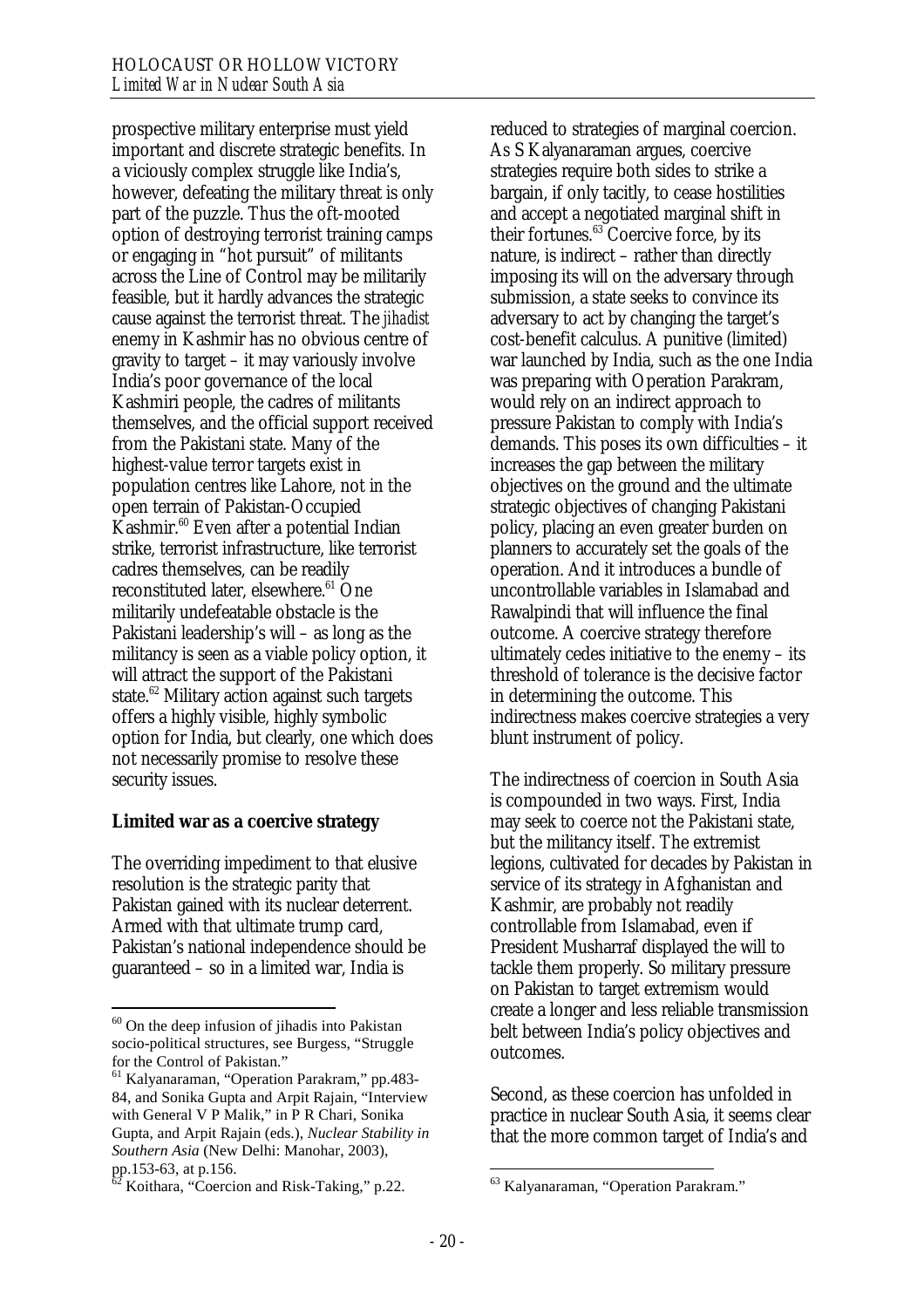Pakistan's nuclear-tipped persuasion is not the adversary, but the international audience, especially the US. Each side has used the spectre of nuclear holocaust to engage US interests and world opinion and sought to leverage them to its advantage – Pakistan did it with Kargil, India did it with Operation Parakram.<sup>64</sup> This has had longterm political effects for India – it may not have ameliorated the direct security threat, but buttressing its military threats with deft diplomatic engagement and international perception management allowed India to emerge from those two latest crises with more international prestige. From Kargil onwards, Indian leaders have learned the importance of cultivating a strong partnership with the US, especially in the new war on terrorism strategic milieu, and painting itself as a burgeoning status quo power.<sup>65</sup>

In the future India may circumvent these indirect avenues and seek to apply pressure more directly on Pakistan. If Indian leaders judge Pakistan's strategy of attrition and nuisance to be the centre of gravity of crossborder terrorism, limited military operations could be employed to increase the pressure on Islamabad. The strategic objective would be to raise the costs of supporting the militancy – for example through a gradual, relatively unprovocative attrition of terrorist-supporting infrastructure – until Pakistani leaders, saddled with a patently self-defeating policy, are forced to reassess their strategy.<sup>66</sup> Imposing untenable costs on Pakistan would in effect be reversing the decades-long Pakistani strategy of attrition through proxy war. But changing the calculus of Pakistan's preferences would

 $\overline{a}$ 

require a sustained, long-term strategy of coercion that would risk India's hard-won political standing. Moreover, Pakistan would only have to brandish a provocative threat of escalatory retaliation to give Indian planners pause and induce a fretful international intervention.

With any of these coercive strategies, whether more direct or indirect, the military threat must be credible – but it must also be accompanied by a wider strategic effort. Exercising leverage over external actors requires a sagacious reading of the international environment and deft perception management. In limited wars, political restraints make unambiguous military victory more elusive, and the political process of conflict resolution becomes correspondingly more vital.<sup>67</sup> That India has come away with its international reputation enhanced from recent crises indicates that New Delhi is succeeding in at least that element of its coercive strategy. Moreover, the low intensity of the Kargil war and the absence of any shooting in Operation Parakram demonstrate that political results can be reached, and strategic fortunes do shift, with little or no combat. Diplomacy, rhetoric, and political astuteness matter at least as much as good intelligence, light infantry, and offensive air operations. In the international system generally, and in India's grand-strategic calculations particularly, the salience of military force as a policy option is diminishing. Even in limited war, while military credibility is absolutely critical, it is rarely decisive. The military component of coercive strategies is, in the end, only an enabling component – success, marginal and contingent as it is, comes from an integrated strategic policy.

<sup>64</sup> As I noted above, Kalyanaraman argues that external pressure was the decisive factor in Pakistan's partial compliance with Indian demands in 2002. See also Koithara, "Coercion and Risk-Taking," pp.6-7.

<sup>65</sup> Tellis et al, *Limited Conflicts Under the Nuclear Umbrella*, pp.53-56.<br><sup>66</sup> Such a coercive strategy was suggested by Jasjit

Singh, "Limited War in Nuclear South Asia," IPCS seminar, 14 February 2005.

 $\overline{a}$ 67 Raghavan, "Limited War," p.7.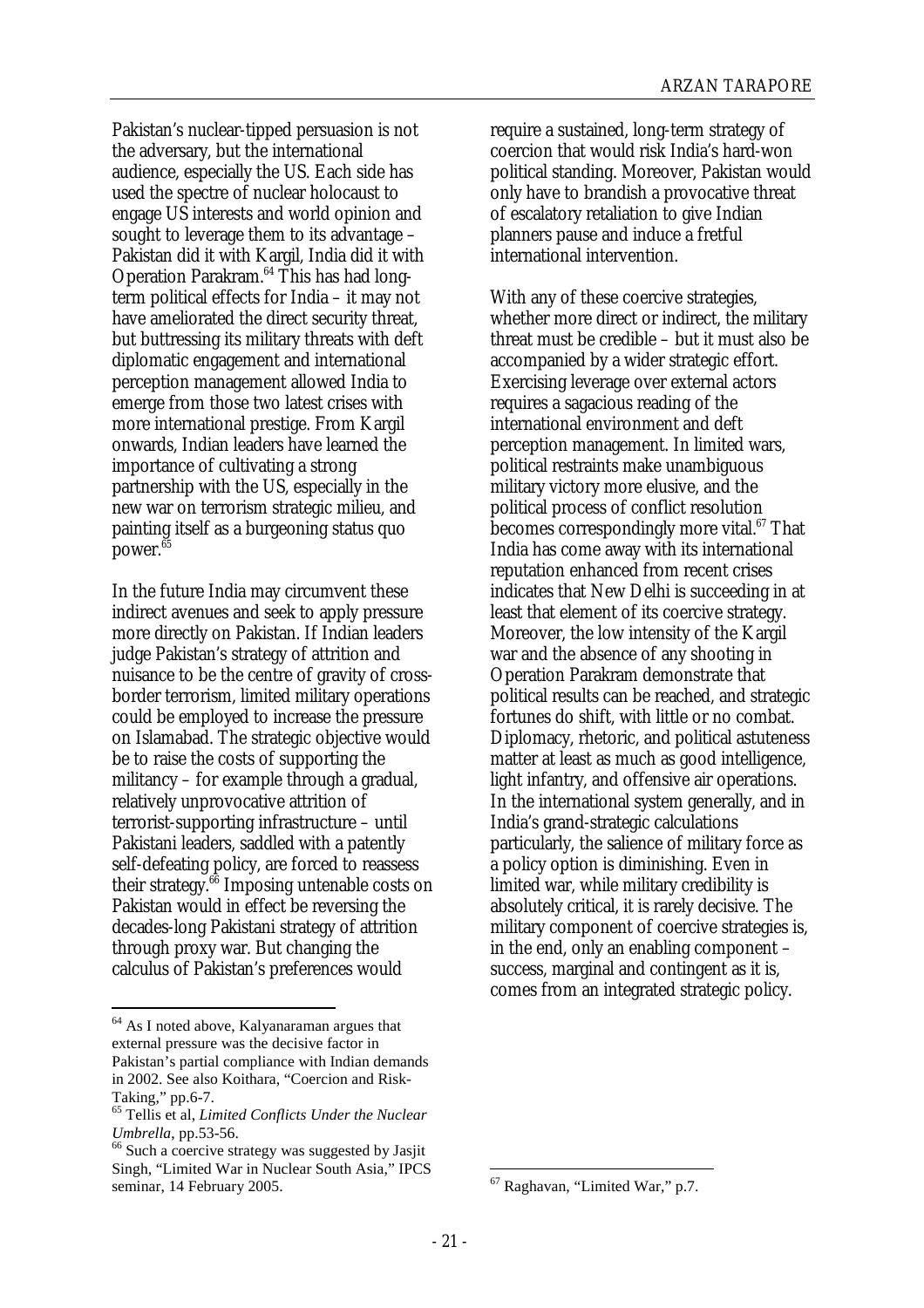Ultimately, the nature of limited war is unsatisfying. Force, or the conduct of war, is only a tool designed to create favourable conditions for a negotiated conclusion – in Raymond Aron's words, "the end of strategy or of the conduct of the war is peace, not military victory."68 The critical shortcoming of limited war, in violation of Clausewitz's dictum, is that in a nuclear South Asia where each side has the ultimate deterrent, it cannot affect fundamental strategic change. The stakes are limited to marginal victory or marginal defeat, to pressure the adversary, not crush it. So limited war can provide no lasting resolution of the Kashmir issue, and no escape from the basic strategic knot of Pakistan. Victory is redefined – more marginal, more ambiguous. War is reduced to a transitory bargaining mechanism – negotiating with force. And the underlying conflict is left to fester.

Limited war, of course, may not stay limited. The nightmare scenario sees a restricted campaign spiralling out of control, as political dynamics within each country and the intensity of regional security competition boil over. Once war is begun, its inherent Clausewitzian character engulfs it, stretches it, sharpens it – war's nature is to escalate, to chase credibility and victory. In nuclear South Asia, where time and space is compressed and where temperatures frequently run high, escalation could very quickly turn into holocaust. For this reason, when the next crisis or conflict arises, painstakingly judicious calibration of strategic objectives should be the highest priority.

Both sides must understand that lasting, fundamental strategic objectives – an amelioration of national security threats – is

 $\overline{a}$ 

unlikely to be achieved by force in nuclear South Asia. Limited war, as a strategic policy option for India, may serve some other peripheral interests. After perceived setbacks, a display of resolve and force may satisfy certain domestic political constituencies; or long-term preparation for sub-conventional and conventional contingencies may provide elements of the military with bureaucratic prestige and resources; or a declaratory policy, or even option, of launching punitive strikes in a nuclear environment may effectively leverage international attention. But even where it is useful, force will always be only an enabler – it can only work in concert with a well-considered holistic strategy that combines political and diplomatic grace. In limited war, these attendant non-military considerations become decisive. Military operations cannot effectively target the centre of gravity of a problem like Kashmir, or competition with Pakistan as a whole, without inciting holocaust. At best, the gains achieved by limited military means will be peripheral and reversible. The 1998 nuclear tests in effect forced substantive strategic solutions in South Asia off the battlefield.

<sup>68</sup> Quoted in Hawkins, "Imposing Peace," p.3.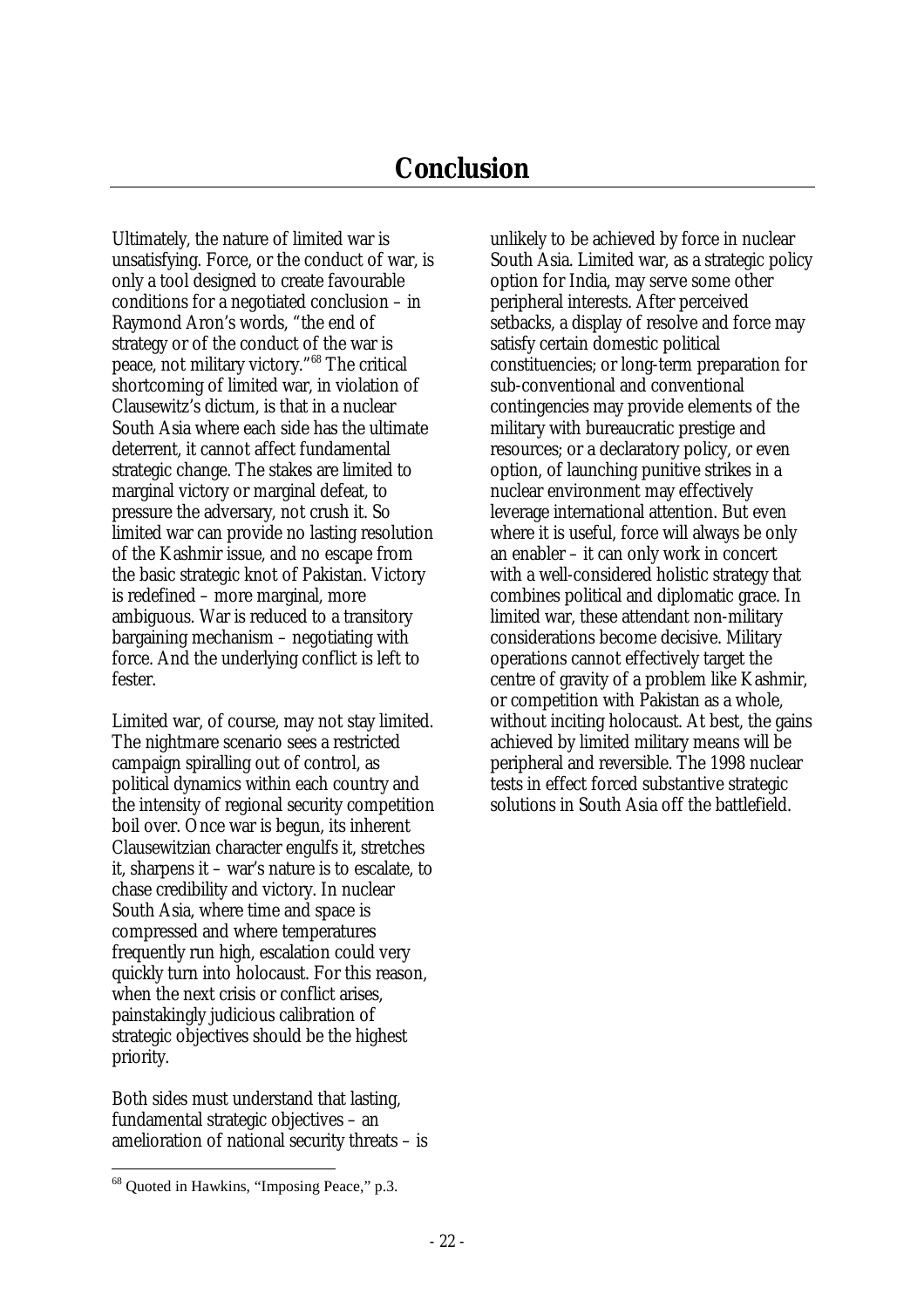# **References**

Bajpai, Kanti, P.R. Chari, Pervaiz Iqbal Cheema, Stephen Cohen, and Sumit Ganguly, *Brasstacks and Beyond: Perception and Management of Crises in South Asia* (New Delhi: Manohar, 1995).

Burgess, Stephen F., "Struggle for the Control of Pakistan: Musharraf Takes on the Islamist Radicals," in Barry R. Schneider and Jerrold M. Post (eds.), *Know Thy Enemy: Profiles of Adversary Leaders and Their Strategic Cultures,* 2nd ed. (Maxwell Air Force Base, Ala.: USAF Counterproliferation Center, [2002] 2003).

Chandran, Suba, "Limited War with Pakistan: Will it Secure India's Interests?" *ACDIS Occasional Paper*, University of Illinois at Urbana-Champaign, August 2004, available at <http://www.acdis.uiuc.edu/Research/OPs/Chandran/ChandranOP.pdf>

Chari, P.R., "Nuclear Crisis, Escalation Control, and Deterrence in South Asia," *Working Paper*, Henry L. Stimson Center, August 2003, available at <http://www.stimson.org/southasia/>

——— "Nuclear Restraint, Risk Reduction, and the Security-Insecurity Paradox in South Asia," in Michael Krepon and Chris Gagne (eds.), *Nuclear Risk Reduction in South Asia* (New Delhi: Vision, 2003), pp.28-52.

Clark, Wesley K., *Waging Modern War: Bosnia, Kosovo, and the Future of Combat* (New York: Public Affairs, 2001).

"Cold Start: The Theory Does Not Match the Capability," *Force*, Vol. 2, No. 4 (December 2004), pp.32-35.

Cooper, Scott A., "The Politics of Airstrikes," *Policy Review*, No. 107 (June-July 2001).

Cotta-Ramusino, Paolo and Maurizio Martellini, "Nuclear Safety, Nuclear Stability, and Nuclear Strategy in Pakistan," *Landau Network – Centro Volta*, January 2002, available at <http://lxmi.mi.infn.it/~landnet/Doc/Pakistan.pdf>

Daalder, Ivo H. and Michael E. O'Hanlon, *Winning Ugly: NATO's War to Save Kosovo* (Washington DC: Brookings Institution Press, 2000).

Durrani, Mahmud Ali, "Pakistan's Strategic Thinking and the Role of Nuclear Weapons," *Cooperative Monitoring Center Occasional Paper 37*, Sandia National Laboratories, July 2004, available at <http://www.cmc.sandia.gov/links/cmc-papers/sand2004-3375P.pdf>

Enriquez, Arnel, "The US National Security Strategy of 2002: A New Use-of-Force Doctrine?" *Air and Space Power Journal*, Vol. 18, No. 3 (Fall 2004).

Gauhar, Altaf, "Four Wars, One Assumption," *The Nation* (Pakistan), September 5, 1999.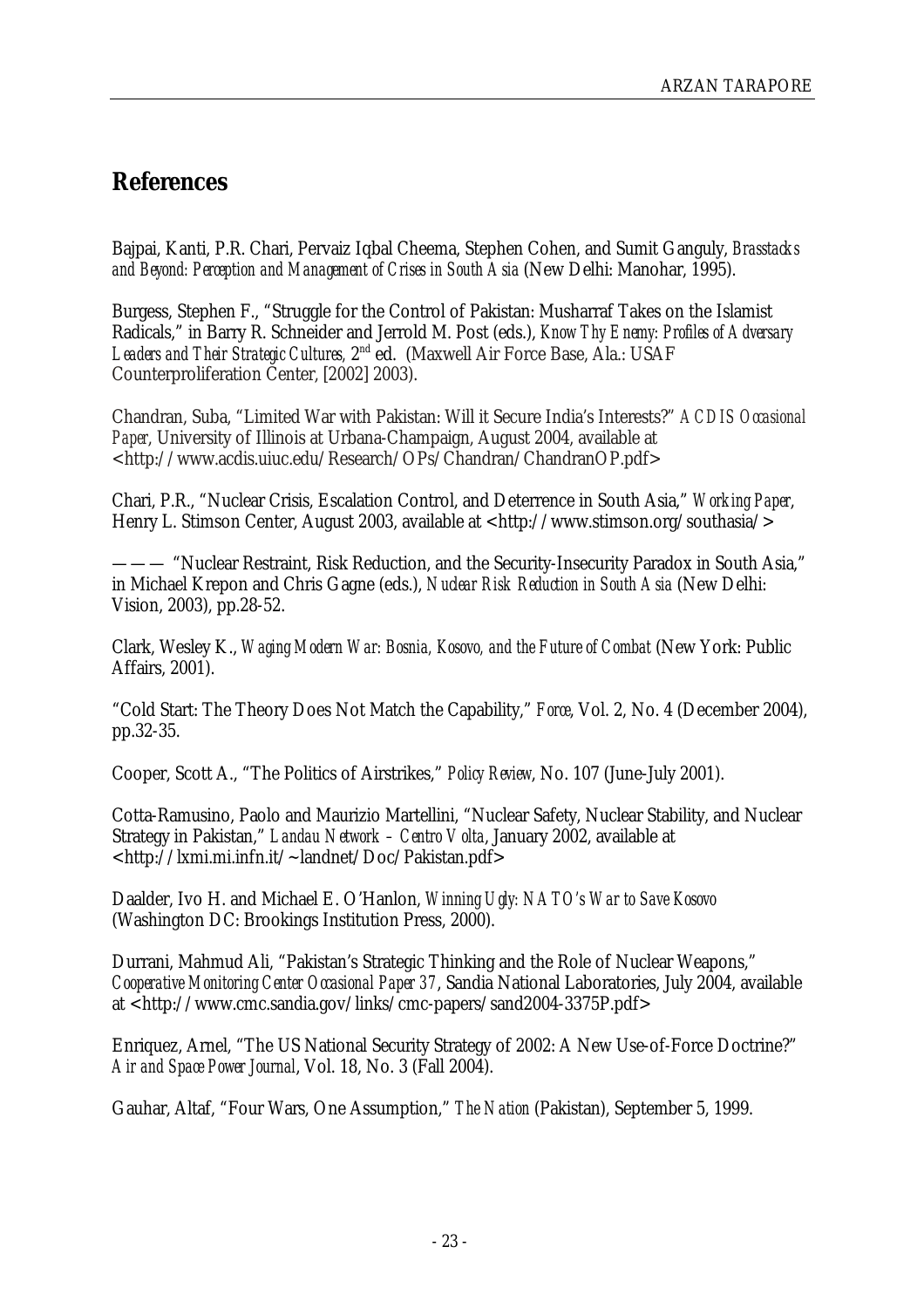Gupta, Sonika and Arpit Rajain, "Interview with General V. P. Malik," in P. R. Chari, Sonika Gupta, and Arpit Rajain (eds.), *Nuclear Stability in Southern Asia* (New Delhi: Manohar, 2003), pp.153-63.

Hawkins, William R., "Imposing Peace: Total vs. Limited Wars, and the Need to Put Boots on the Ground," *Parameters*, Vol. 30, No. 2 (Summer 2000), pp.72-82.

Jones, Rodney W., "Strategic Stability and Conventional Force Imbalance: Case of South Asia," *Workshop on New Challenges to South Asian Strategic Stability*, University of Bradford, July 2004, available at

<http://www.bradford.ac.uk/acad/sassu/publications/StrStab&ConvAsymmetry\_Bradford\_2.p  $df$ 

Kahn, Herman, *Thinking About the Unthinkable* (New York: Horizon Press, 1962).

Kalyanaraman, S, "Operation Parakram: An Indian Exercise in Coercive Diplomacy," *Strategic Analysis*, Vol. 26, No. 4 (October-December 2002), pp.478-92.

Kampani, Gaurav, "Placing the Indo-Pakistani Standoff in Perspective," *CNS Web Report*, Monterey Institute of International Studies, April 2002, available at <http://cns.miis.edu/pubs/reports/pdfs/indopak.pdf>

Kanwal, Gurmeet, "Pakistan's Nuclear Threshold and India's Options," *Air Power: Journal of Air Power and Space Studies*, Vol. 1, No. 1 (Monsoon 2004), pp.109-24.

Kissinger, Henry, *Nuclear Weapons and Foreign Policy* (New York: Council on Foreign Relations, 1957).

Koithara, Verghese, "Coercion and Risk-Taking in Nuclear South Asia," *CISAC Woking Paper*, Stanford University, March 2003, available at <http://cisac.stanford.edu/publications/20189/>

Krepon, Michael, Rodney W. Jones, and Ziad Haider (eds.), *Escalation Control and the Nuclear Option in South Asia* (Washington DC: Henry L. Stimson Center, 2004).

Malik, V.P., "Lessons from Kargil," Indian Defence Review, Vol. 16, No. 5, reproduced in Bharat Rakshak Monitor, Vol. 4, No. 6 (May-June 2002), available at <http://www.bharatrakshak.com/MONITOR/ISSUE4-6/malik.html>

——— "Limited War and Escalation Control," address to conference on Escalation Control in a Nuclear Environment (New Delhi: Institute of Peace and Conflict Studies and the Henry L Stimson Center, November 2004), available at <http://www.observerindia.com/analysis/A316.htm>

Mian, Zia, "A Nuclear Tiger by the Tail: Some Problems of Command and Control in South Asia," *PU/CEES Report No 328*, Princeton University, June 2001, available at <http://www.princeton.edu/~globsec/publications/pdf/report328.pdf>

Mohan, C. Raja, "Fernandes Unveils 'Limited War' Doctrine," *The Hindu* (India), 25 January 2000.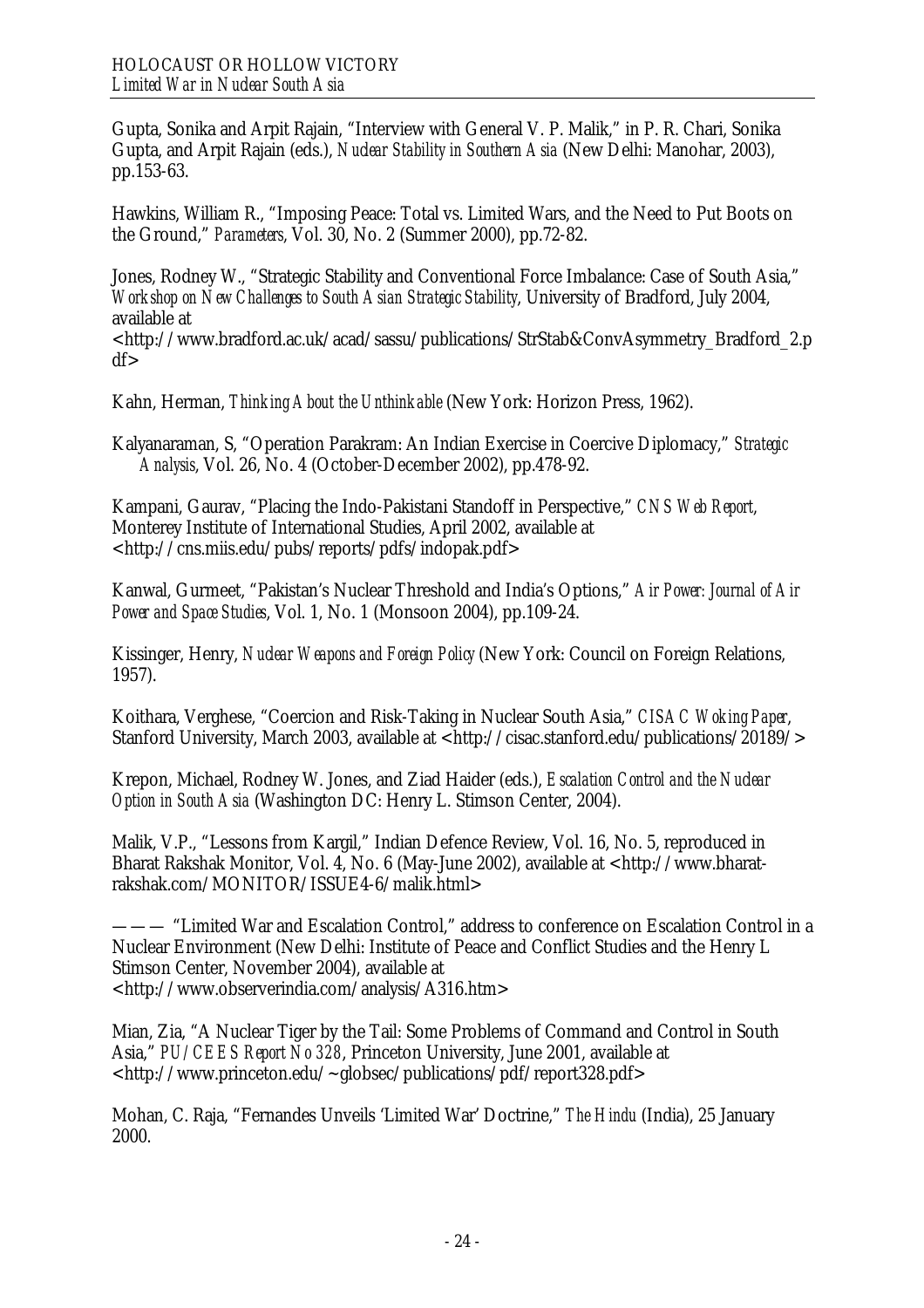O'Hanlon, Michael E., "Iraq Without a Plan," *Policy Review*, No. 128 (December 2004-January 2005).

Posen, Barry, *The Origins of Military Doctrine* (Ithaca, NY: Cornell University Press, 1984).

——— *Inadvertent Escalation: Conventional War and Nuclear Risks* (Ithaca, NY: Cornell University Press, 1991).

Raghavan, V.R., "Limited War and Nuclear Escalation in South Asia," *The Nonproliferation Review*, Vol. 8, No. 3 (Fall-Winter 2001).

Riedel, Bruce, "American Diplomacy and the 1999 Kargil Summit at Blair House," *CASI Policy Paper*, University of Pennsylvania, May 2002, available at <http://www.sas.upenn.edu/casi/reports/RiedelPaper051302.pdf>

Sawhney, Pravin and Ghazala Wahab, "The Maroon Beret," *Force*, Vol. 1, No. 3 (January 2004), pp.12-25

Sagan, Scott, "The Perils of Proliferation in South Asia," working paper, Stanford University, July 2001, available at <http://www.stanford.edu/class/polisci243b/readings/sagan.pdf>

Shahi, Agha, Zulfiqar Ali Khan, and Abdul Sattar, "Securing Nuclear Peace," *The News* (Pakistan), 5 October 1999.

Singh, Jasjit, "Dynamics of Limited War," *Strategic Analysis*, Vol. 24, No. 7 (October 2000).

——— "Army 2020: Synchronising Military Power with National Aspirations," in Vijay Oberoi (ed.), *Army 2020: Shape, Size, Structure and General Doctrine for Emerging Challenges* (New Delhi: Knowledge World, in association with Centre for Land Warfare Studies, 2005), pp.89-101.

Singh, Swaran, *Limited War: The Challenge of US Military Strategy* (New Delhi: Lancers Books, 1995).

Sood, V.K., and Pravin Sawhney, *Operation Parakram: The War Unfinished* (New Delhi: Sage, 2003).

Sukumaran, R, "The 1962 India-China War and Kargil 1999: Restrictions on the Use of Air Power," *Strategic Analysis*, Vol. 27, No.3 (July-September 2003).

Swami, Praveen, *The Kargil War* (New Delhi: Left Word, 1999).

Tellis, Ashley, Christine Fair, and Jamison Jo Medley, *Limited Conflict Under the Nuclear Umbrella: Indian and Pakistani Lessons from the Kargil Crisis*, MR-1450-USCA (Santa Monica, Ca.: RAND, 2001).